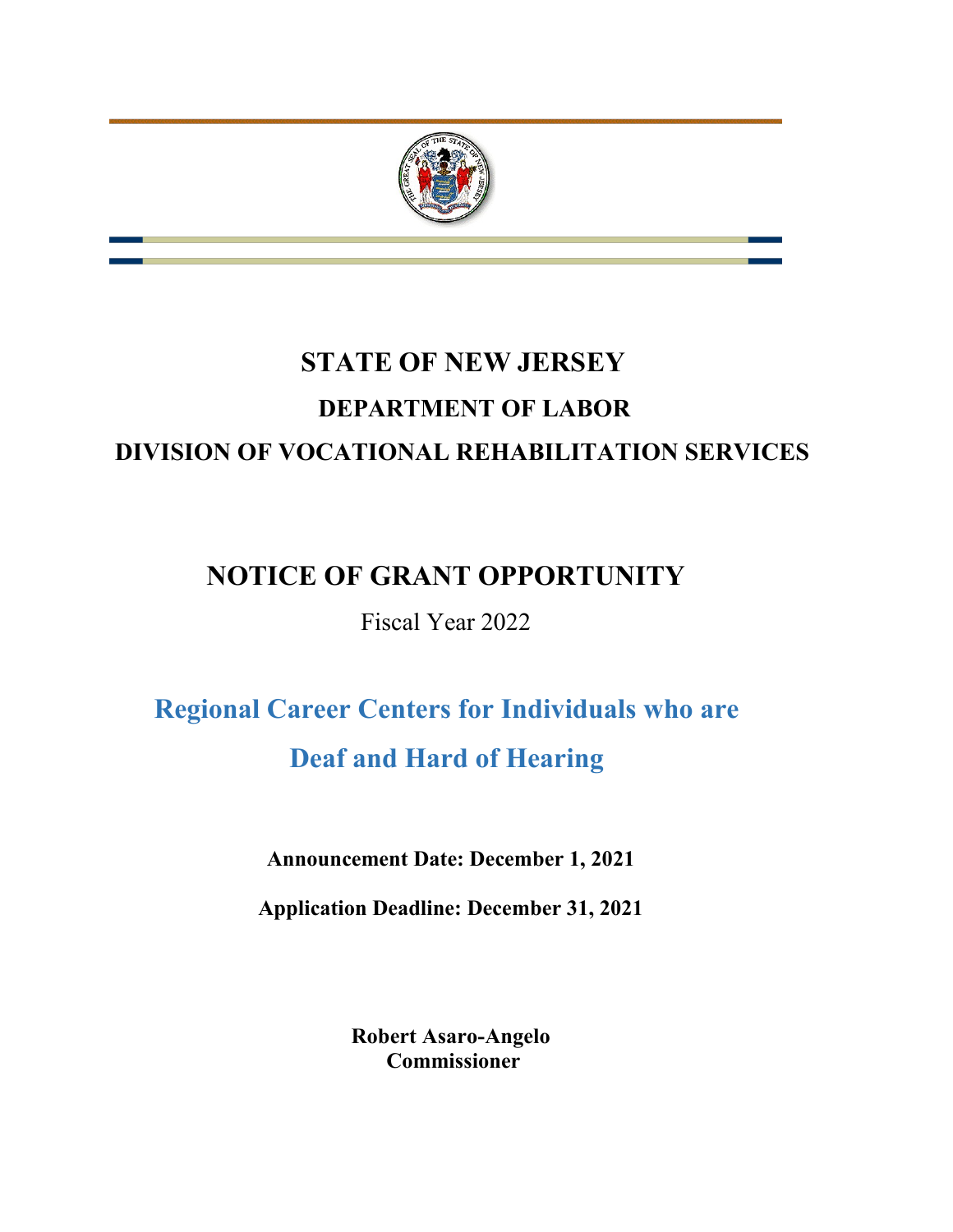## **Regional Career Centers for Individuals who are Deaf and Hard of Hearing**

## NOTICE OF GRANT OPPORTUNITY

**Fiscal Year 2022**

## **TABLE OF CONTENTS**

| Section A: Name of Grant Program                                        |              | Page 3     |
|-------------------------------------------------------------------------|--------------|------------|
| Section B: Purpose of Grant                                             |              | Page 3     |
| Section C: Available Funding                                            |              | Page 3     |
| Section D: Eligible Entities                                            |              | Page 3     |
| Section E: Requirements of Entity in Order to be considered for Funding |              | Page 4     |
| Section F: Participants to be Provided Services                         |              | Page 4     |
| Section G: Application Narrative                                        |              | Page 4-7   |
| Section H: Reporting to DOL                                             |              | Page 7     |
| Section I: Quality of Services and Program Outcomes                     |              | Page 7     |
| Section J: Application Package Content and Checklist                    |              | Page 7     |
| Section K: Application Process and Submission Date                      |              | Page 8     |
| Section L: Technical Assistance Q & A                                   |              | Page 9     |
| Section M: Award Process and Notification                               |              | Page 9     |
|                                                                         |              |            |
| Letter of Intent Sample                                                 | Attachment A | Page 10    |
| <b>Standards Assurances and Certifications</b>                          | Attachment B | Page 11-27 |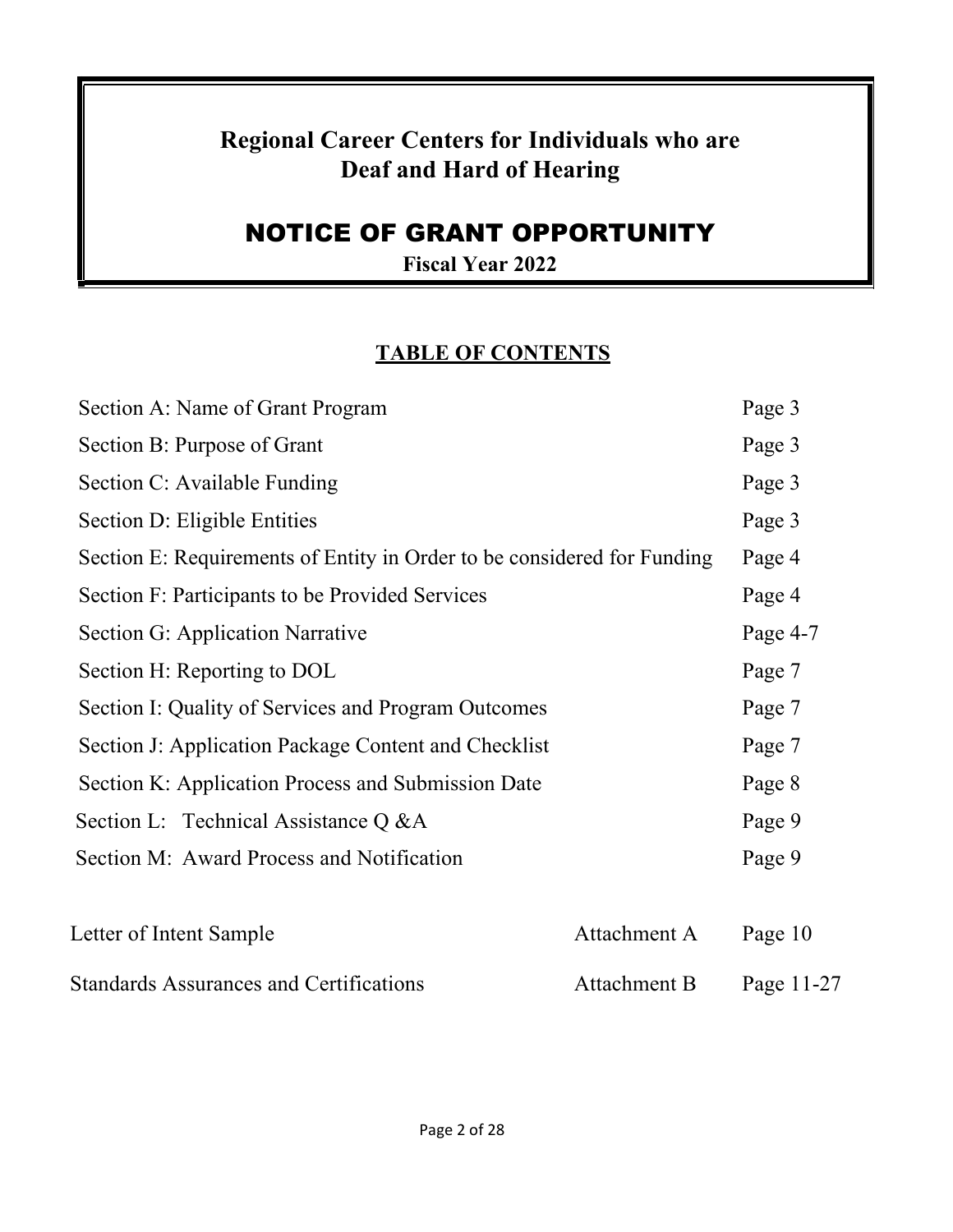## **Notice of Availability of Grant Program Funds**

Take notice that, in compliance with N.J.S.A. 52: 14-14-34, 4 et seq. the Department of Labor (DOL) regularly publishes on its website<http://www.nj.gov/labor/> notices of fund availability pertaining to federal or state funds that may be awarded by the Department. The notices of fund availability may be found on the Department's website under the heading "Research and Information" and the subheading "Grant Opportunities".

## **A. Name of Grant Program**

Regional Career Centers for Individuals who are Deaf and Hard of Hearing

## **B. Purpose of the Grant**

The purpose of the Regional Career Centers (RCC) for Individuals who are Deaf and Hard of Hearing grant is to support three regional centers to provide comprehensive vocational rehabilitation services, preemployment transitions services, and out of school youth services to individuals through the Division of Vocational Rehabilitation Services (DVRS) who are 1) Deaf, 2) hard of hearing, 3) late-deafened or 4) have cochlear implants. The three regional centers will provide a wide range of employment-related services and expand job and career opportunities to individuals who are Deaf and hard of hearing.

The three regional service areas have been identified by county as follows:

- **North:** Bergen, Essex, Hudson, Morris, Passaic, Sussex and Warren
- **Central:** Hunterdon, Mercer, Middlesex, Monmouth, Ocean, Somerset and Union
- **South:** Atlantic, Burlington, Camden, Cape May, Cumberland, Gloucester and Salem

Awarding of the RCC is at the discretion of the DVRS. Top scores will get first pick of region(s). Indicate which region(s) you are able to cover. It is possible for one agency to be awarded more than one region.

## **C. Available Funding**

The total amount of funding available for this grant program during fiscal year (FY) 2022 is \$1,350,000. The most that can be paid out is four hundred fifty thousand dollars to each RCC. Each RCC will be renewed annually based on a five-year project span of February 1, 2022 through January 31, 2027.

The funding source for this program will be Federal Rehabilitation Services-Vocational Rehabilitation Grants to States.

Subsequent funding for the span of the project will be contingent upon availability of state and federal appropriations.

## **D. Eligible Entities**

This contract is open to organizations either as single entities or collaborative with a mission of supporting those individuals who are Deaf and hard of hearing. These entities may include:

- Public or private non-profit and for-profit organizations
- Community Rehabilitation Programs
- Faith Based Organizations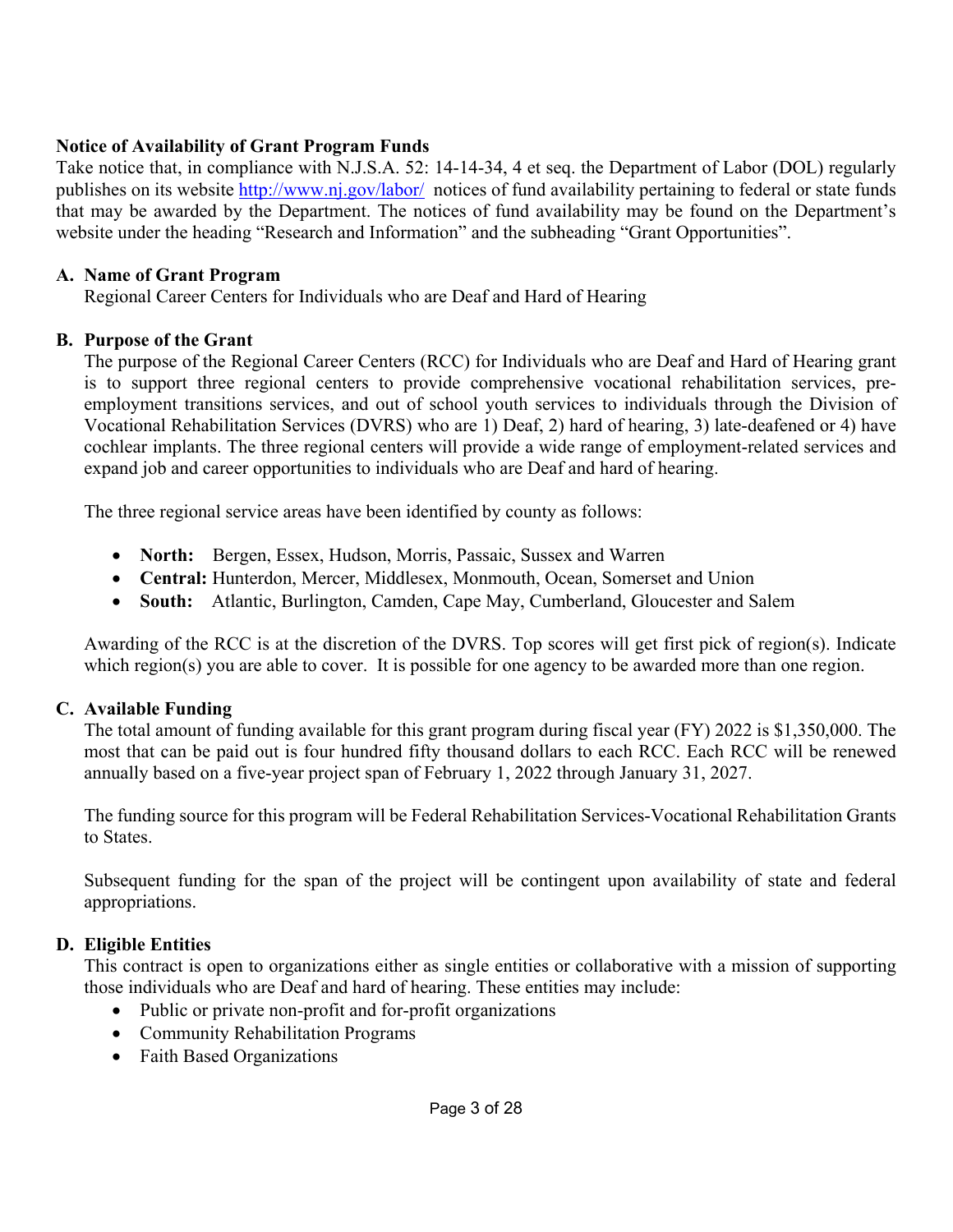## **E. Requirements of Entity in order to be considered for funding under grant program**

- Organizations must have at least two years' experience serving individuals who are Deaf and Hard of Hearing and managers overseeing this contract and staff providing direct services must be fluent in American Sign Language.
- The Data Universal Numerical System Number (DUNS) and NJ Treasury Tax Clearance Certificate must be submitted at time of submittal. It must be current within 90 days of application submittal. **Tax Clearance** -Public Law 2007, c. 101 requires that as a precondition to the award of business assistance or incentive or as a component of the application for business assistance or incentive, a person or business seeking a grant, loan, loan guarantee, or other monetary or financial benefit from a department or agency of state government shall obtain a Tax Clearance Certificate from the director of the New Jersey Division of Taxation prior to the issuance of the grant, incentive or assistance. Click on the following link to access the [Application for Tax Clearance form.](http://www.state.nj.us/treasury/taxation/pdf/busasstTaxClear.pdf)
- An entity must be in good standing with DOL's Division of Employer Accounts. Any organization that has an outstanding liability to DOL will not be able to have its contract executed by DOL until the liability is resolved. To eliminate disruption in services, grantee must have the authority to hire without delay of a governing board of trustees or other entity.

## **F. Participants to be Provided Services**

Both adult consumers as well as in school students (ages 14 through 21) and out of school youth (up to age 24) who are deaf and hard of hearing will be serviced under this contract.

## **G. Application Narrative**

### **Mission of Organization**

Provide a brief description (no more than 500 words) of organization's mission, major activities and a history of relevant service delivery.

### **Staff Organization and Qualifications**

Provide the name and title of each individual beginning at the executive director's level of the organization that oversees or operates the RCCs. Include each participating staff person and that individual's academic history, credentials, trainings specific to the field of the individuals who are Deaf and Hard of Hearing (D/HH) and experience in service provision to all four categories of D/HH individuals. All management and coordinator staff changes must be approved by Program Planning and Development Specialist (PPDS), Deaf Language Specialist prior to hire. All RCC managers and staff members providing direct services are required to communicate in American Sign Language and be knowledgeable in Deaf culture. All job developers and coaches must pass the DVRS Sign Language Communication Evaluation testing (SLCE).

### **Services and Activities**

Describe how each category of individuals who are deaf and hard of hearing will require unique and individualized services.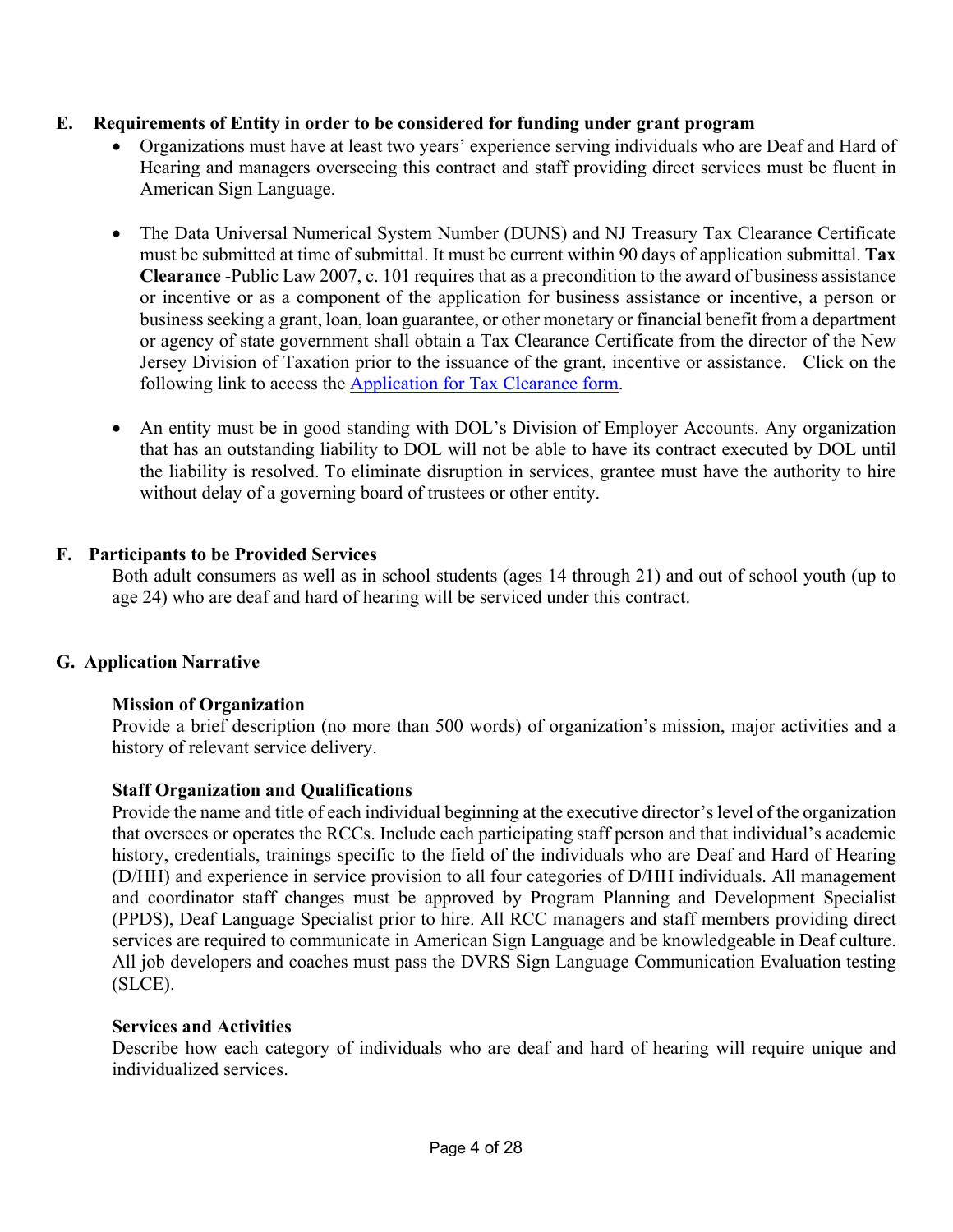Please explain how your agency will logistically provide services to individuals in all the counties in your selected coverage area.

The following are the required services and activities to be provided to adult consumers and Pre-ETS students. Please describe how your organization will conduct the following activities:

## **Adult Consumers**

Please describe how you will provide each service indicated below.

Prior to the commencement of these traditional adult services, consumers must have an open case with DVRS, determined eligible and placed into an Individualized Plan for Employment (IPE).

## 1. Vocational Assessments

The RCC is expected to administer vocational assessments and provide reports to the referring DVRS Counselor. Vocational assessment tools shall be updated as necessary through the grant funding provided. A full comprehensive vocational assessment is not needed for Pre-ETS students. Vocational assessments are expected to be completed and a report provided to the DVRS counselor within 45 days of referral. Vocational Assessments are expected to provide an interpretation of data, with realistic recommendations considering consumer's limitations, strengths and job market trends. Staff administering assessments should have a minimum of a Bachelor's degree, the ability to sign fluently, understand the deaf and hard of hearing culture and knowledge of New Jersey workforce trends. The ability to administer and interpret a broad assortment of vocational evaluation instruments is highly preferred. If the potential evaluator does not possess the necessary skills for the position, specialized training by a Certified Vocational Evaluator who works with the Deaf population must be provided at the expense of the RCC.

- Provide a list of the various testing tools that will be used for vocational assessments.
- If available, provide a copy of an actual redacted vocational report administered by your agency. If not available, provide a copy of a mock report.
- Provide name of staff who will be providing this service and provide their credentials.
- Explain how you will provide services to a consumer with transportation limitations for vocational assessments.

## 2. Job Readiness Training

- Job readiness shall have a curriculum for group and individual DVRS consumers. Provide a copy of your curriculum.
- Describe your job readiness process is (group/individual/technology used/training materials etc.)
- Indicate how often job readiness training will occur and length of time.
- Explain how you will provide services to a consumer with transportation limitations

## 3. Job Development and Job Coaching

The RCC is expected to provide job placements within a reasonable period of time. The RCC is expected to ensure that the consumer is acclimated and stable in their job. Length of time for job coaching supports will vary depending on each consumer. Once consumer is stable, the 90-day count-down begins for the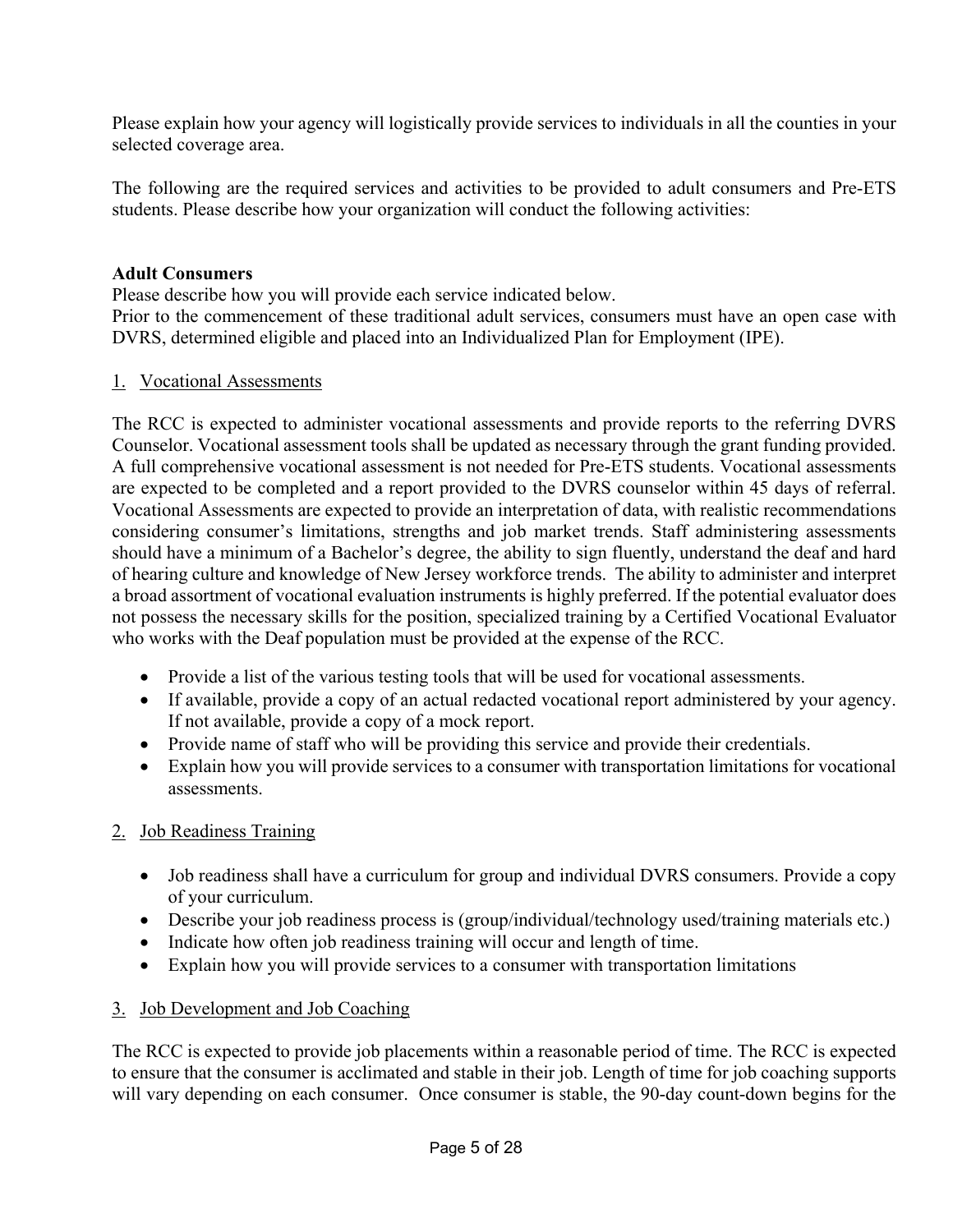DVRS counselor. Monthly progress reports for each consumer are to be submitted to the referring local office and counselor.

- Provide a detailed description of how your agency goes about job developing.
- Please provide the names of companies that your agency has developed positive relationships with for placement.
- Explain how you will provide services to a consumer with transportation limitations for job search and interviews.
- Explain how and in what situations you will utilize Qualified Interpreters or Deaf Interpreters for job interviews.
- Explain specialized support services that your agency will provide for deaf and hard of hearing consumers and employers during the interview, orientation and job coaching.
- Describe your experience with and/or how you plan to provide job and work environment analyses for consumers and employers in order to facilitate the provision of assistive technology and other solutions in employment settings.
- Provide your procedures on how you will ensure consumers will be stable in their job.

## 4. Assistive Technology Demonstration Center

The RCC is expected to purchase various current work-related assistive technology equipment to demonstrate for individuals with all degrees of hearing loss.

- Provide a list of assistive technology you will have on display and where this display will be housed.
- Provide the name of the person who will be providing this service.
- Provide a copy of the ATD report which will be sent to the referring DVR Counselor.
- Describe your knowledge about how a consumer can obtain work-related devices/equipment for their job.
- Describe your knowledge about how a consumer can obtain independent living-related devices/equipment for their home.

## **Pre-ETS & OSYES Consumers**:

Please describe how you will provide Pre-ETS under Workforce Innovation and Opportunity Act (WIOA) to high school students between the ages of 14-21 and out of school youth up to age 24. Prior to the commencement of Pre-ETS services, a completed NJDVRS Pre-ETS referral form and IEP records must be sent to DVRS. No eligibility or IPE is required. Eligibility and IPE are required for OSYES. Monthly progress reports for each student are to be submitted to the referring local office and counselor.

One full time Pre-ETS staff person at a maximum salary of \$50K is required to focus on Pre-ETS services. Describe your outreach efforts in order to locate D/HH students in schools, especially those in mainstream settings.

- Indicate schools you have identified as serving deaf and hard of hearing students.
- Include a curriculum outline for the following five core activities under WIOA:
- 1) Job exploration counseling;
- 2) Work-based learning experiences;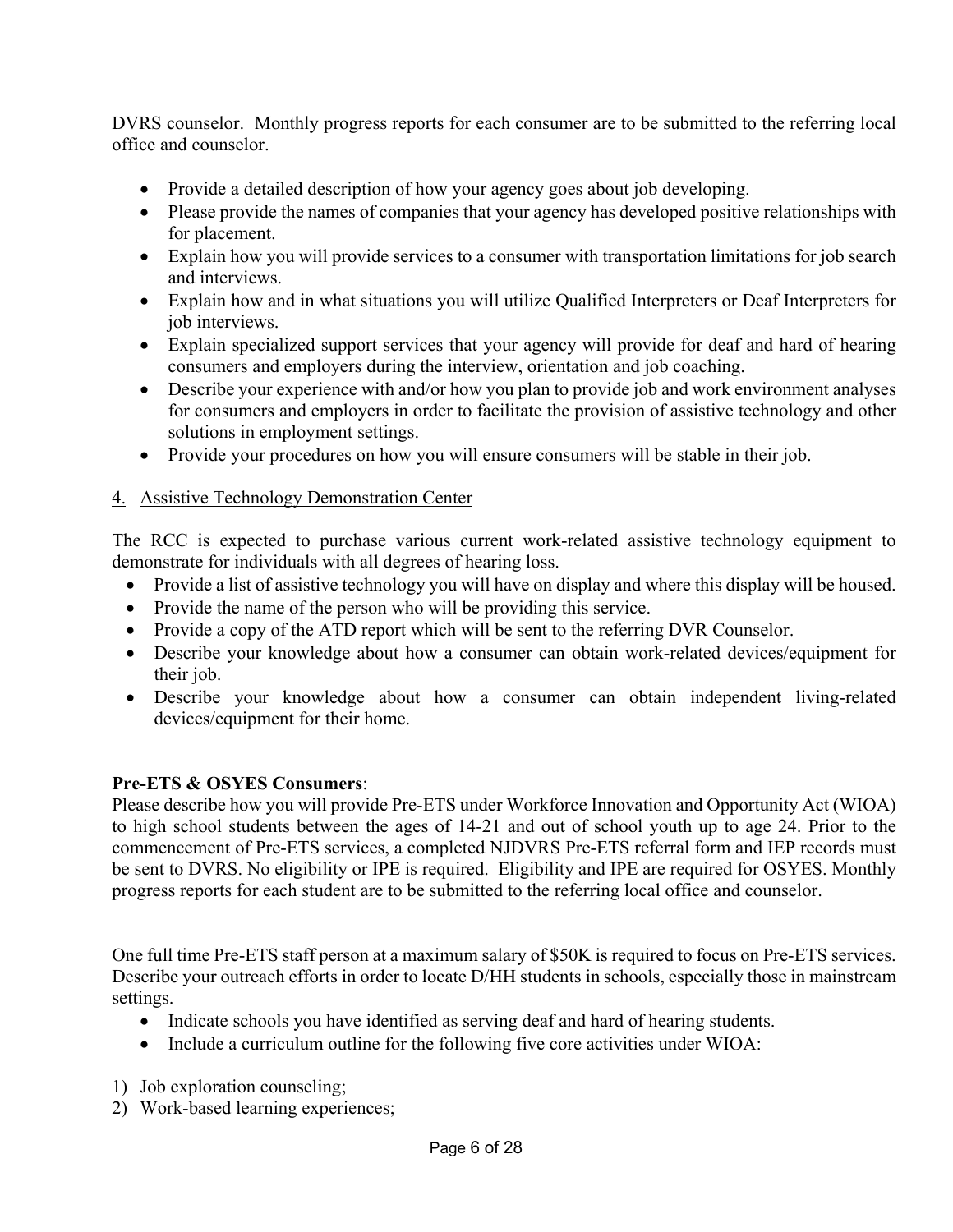- 3) Counseling on opportunities for enrollment in comprehensive transition or post-secondary educational programs;
- 4) Workplace readiness training to develop social skills and independent living, and
- 5) Instruction in self-advocacy.

## **H. Reporting to DOL**

Successful applicants must report program outcomes using required templates on the System for Administering Grants Electronically (SAGE). The PPDS will monitor the activity to ensure contract outcomes are being met.

The RCCs will submit the following documents through SAGE:

- 1. The monthly Contract Data Tracking Form provided by the PPDS, DLS is due by the  $10<sup>th</sup>$  day following the end of each month;
- 2. The detailed quarterly narrative report provided by the PPDS/DLS, that will include all relevant meetings held and attended, trainings received, staff changes, referral development activities and detailed expenditure reports including profit loss statement; and contract data tracking form due on the  $10<sup>th</sup>$  day following the end of the quarter and
- 3. A grant closeout report within 30 days from the contract end date. Final reimbursement will be subject to the submission of the final report and acceptance by the LWD.

## **I. Quality of Services and Program Outcomes**

To ensure quality services are being performed, your agency is expected to have quality assurance measures in place. Your agency is expected to keep a record of hours spent on each service (vocational assessments, job readiness, job coaching, Pre-ETS, OSYES and assistive technology demonstrations).

• Explain how your agency monitors the quality of your services.

## **Each RCC is expected to demonstrate the following outcomes**:

90% of Vocational Assessment referrals will be completed with report provided to DVRS within 45 days 90% of Job Readiness referrals will obtain employment as a result of enhanced skills

90% of student referrals will result in the completion of relevant core activities as identified by schools and/or DVR

90% of ATD referrals will result in an increased awareness and expertise in assistive devices 90% of successful placements will reach 90-day stabilization following job coaching

## **J. Application Package Information and Checklist**

## **Budget Summary and Narrative**

Each applicant must complete a well-constructed budget reflecting the full proposed budget for the entire proposal. Proposals implementing cost-effective approaches to development and delivery of programs and services will be given competitive preference. The program budget and budget narrative must also include all monetary and non-monetary funding sources or resources within the budget.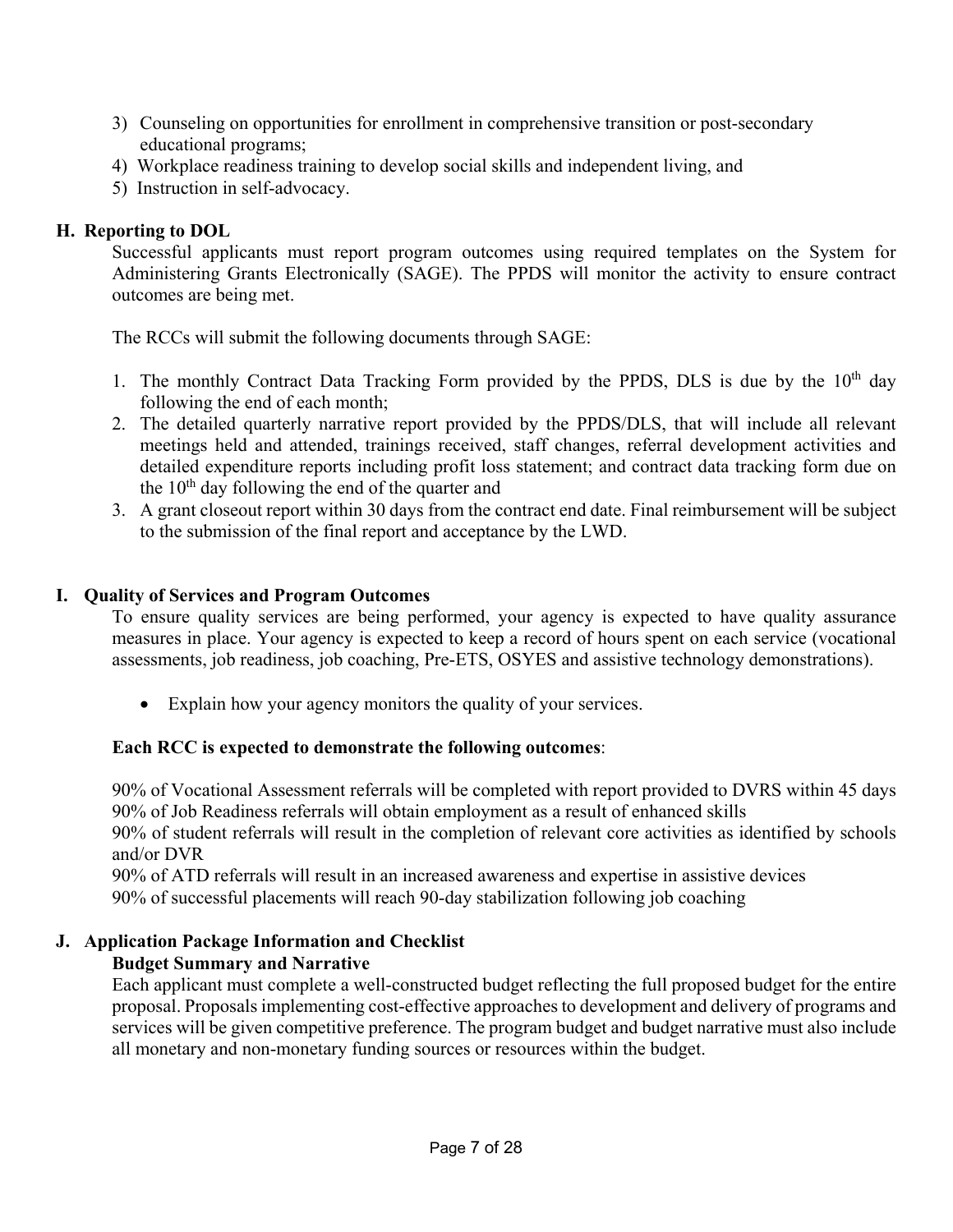Amounts reported on the program budget must be fully supported by information provided on the budget narrative. The budget narrative must have a demonstrated cost basis. The cost basis shows how you arrive at the estimate you have provided. In most cases, the cost basis includes a calculation such as 50 notebooks at \$1.00 = \$50.00. Indirect costs may be allowed if they are based on an approved indirect cost plan and are deemed ordinary, necessary and reasonable by the grant selection committee. Budgets will be reviewed using the State of New Jersey policies and regulations as a guideline. The budget must relate to the activities and program components described in the proposal.

In addition, all applications must be produced using the following formatting requirements:

- Font Times New Roman, 12 point;
- Spacing double spaced;
- Margins  $-1$ " top and bottom and 1" side margins;
- Pages must be numbered  $X$  of X pages, centered at the bottom of the page;
- Charts and graphs are allowed but must be clearly labeled and described;
- Applicant/Organization's name must be listed on each page;
- Total package shall not exceed 20 pages.

## **Checklist**

To ensure consistency and fairness of evaluation, the DOL requires that each applicant seeking funding under this grant program submit an application that includes, at a minimum, the components listed below.

| <b>Required</b> | <b>Checklist</b>                                                                        |
|-----------------|-----------------------------------------------------------------------------------------|
|                 | Required Documents (Application Narrative, Tax Clearance<br>Certificate, ETPL Provider) |
|                 | Budget Details (Schedules A B C)                                                        |
|                 | DOL Standards Assurances and General Provisions                                         |
|                 | NJ Tax Clearance Certificate                                                            |

## **K. Application Submission Date**

NJDOL's online grant system, the System for Managing Grants Electronically (SAGE). Applications are submitted online, via SAGE at [https://njdol.intelligrants.com](https://njdol.intelligrants.com/)

Applicants must determine who will serve as the Authorized Official (AO) for this grant application. The AO must:

- read and understand the FY2022 Notice of Grant Opportunity (NGO).
- register (create an account) in the System to Administer Grants Electronically (SAGE) and submit a Letter of Intent (LOI) to apply for a FY2022 Regional Career Center for Individuals who are Deaf and Hard of Hearing (RCC) grant.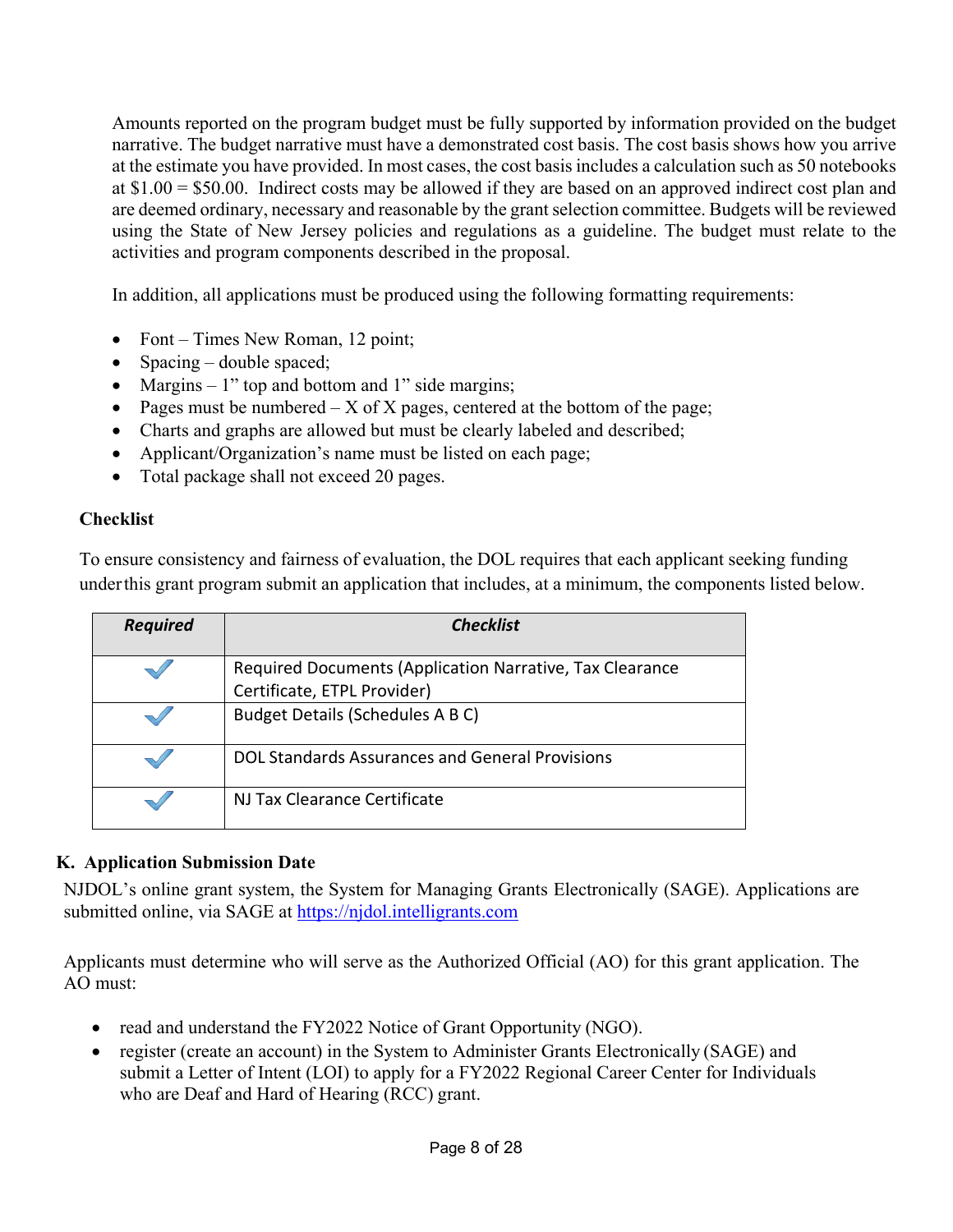The AO may delegate completion of the application to others by giving access in SAGE, but should be aware that responsibility for the contract remains with the AO for the life of the grant.

Applicants interested in applying for the RCC grant must submit a LOI to express interest in the grant opportunity. This notification allows NJDOL to have sufficient resources in place to carefully review each proposal and to obtain access to the application in SAGE. **Applicants must complete, sign and submit a letter of intent in order to start the application on the SAGE system for the grant opportunity no**  later than December 16<sup>th</sup>, 2021. Allow an additional two business days to process once received. A sample LOI can be found in Attachment A. The completed and signed LOI must be emailed as an attachment to **[DVRNGOTA@dol.nj.gov](mailto:DVRNGOTA@dol.nj.gov)**

Incorrect or missing information or failure to register in SAGE will delay the processing of the LOI, which will delay access to the online application. Once the Authorized Official is registered and approved in SAGE, applicants can then proceed to enter the required information and documentation in the SAGE system. If the organization is already registered in SAGE, please include that information on your LOI.

## **L. Technical Assistance Q&A**

**Please email questions you would like to be addressed t[o DVRNGOTA@dol.nj.gov](mailto:DVRNGOTA@dol.nj.gov) by December 7th, 2021.** Technical Assistance Sessions on Zoom will be on the following dates. Please click on Zoom link to register in advance for your preferred session:

**December 10th, 2021 9:45-11:00am <https://www.zoomgov.com/j/1608149896>**

**December 10th, 2021 1:45 pm to 3:00pm <https://www.zoomgov.com/j/1605921194>**

**After registering, you will receive a confirmation email containing information about joining the meeting.**

### **M. Award Process and Notification**

Panel Review Process: The DOL will conduct an internal review of each grant application. A panel review team will evaluate the application on the basis of quality, comprehensiveness, completeness, accuracy and adherence to the guidelines and requirements of this NGO. Applicants are reminded that grants will be awarded through a competitive process. The DOL cannot fund all applications submitted; therefore, only applications that meet the highest standards will be awarded.

Award Notification: A final approval is made by the Commissioner of the DOL. Applicants will be notified of the status of their application and any requested revisions, if applicable, following the panel review.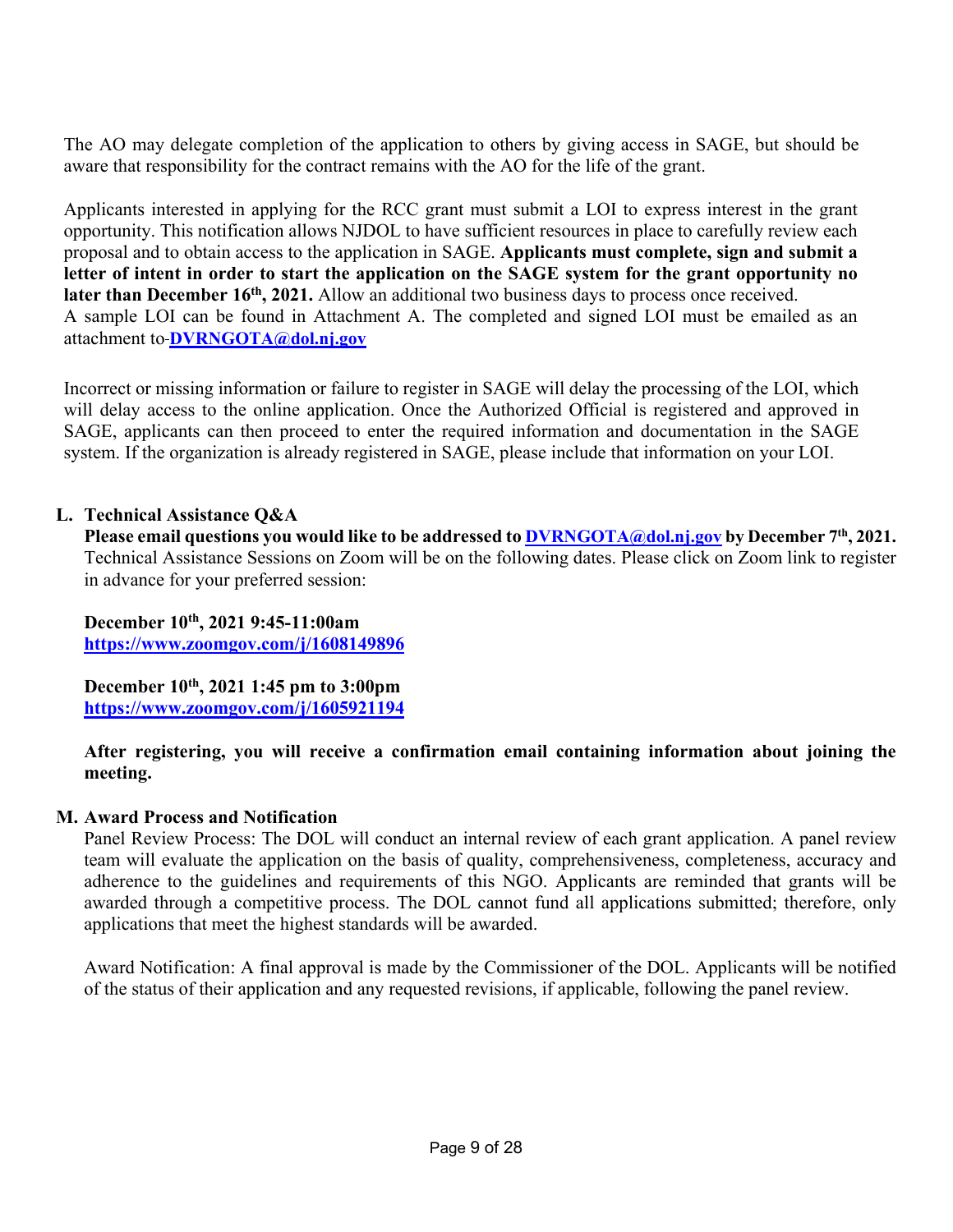## **ATTACHMENT A**

## **Letter of Intent**

### **(On your organization's letterhead)**

Department of Labor and Workforce Development Division of Vocational Rehabilitation Services **[DVRNGOTA@dol.nj.gov](mailto:DVRNGOTA@dol.nj.gov)**

RE: FY22 Regional Career Center for Individuals who are Deaf or Hard of Hearing (RCC D/HH)

Please accept this letter as notice of my intention to apply for the New Jersey Department of Labor and Workforce Development fiscal year 2022 RCC D/HH contract. I have completed registration (created an account) in the System to Administer Grants Electronically (SAGE), and did read and do understand the FY22 RCC D/HH Grant Opportunity, and am aware of my responsibilities as the Authorized Official.

(Organization's Name) proposes to provide deaf and hard of hearing employment and related services as outlined in the notice of grant opportunity in the (North, Central or South) region of the State of NJ.

Legal business name: Federal Employee Identification # (FEIN): Dun and Bradstreet # (DUNS): NJ business address: County of NJ business: Business web address: Name of Authorized Official: Title of Authorized Official: Direct phone # and email address of Authorized Official: Main point of contract for the RCC Deaf/HH application: Direct phone # and email address of main point of contact:

Signature of Authorized Official Date

Email this completed form as an attachment to: **[DVRNGOTA@dol.nj.gov](mailto:DVRNGOTA@dol.nj.gov)**

 $\mathcal{L}_\text{max}$  , and the contract of the contract of the contract of the contract of the contract of the contract of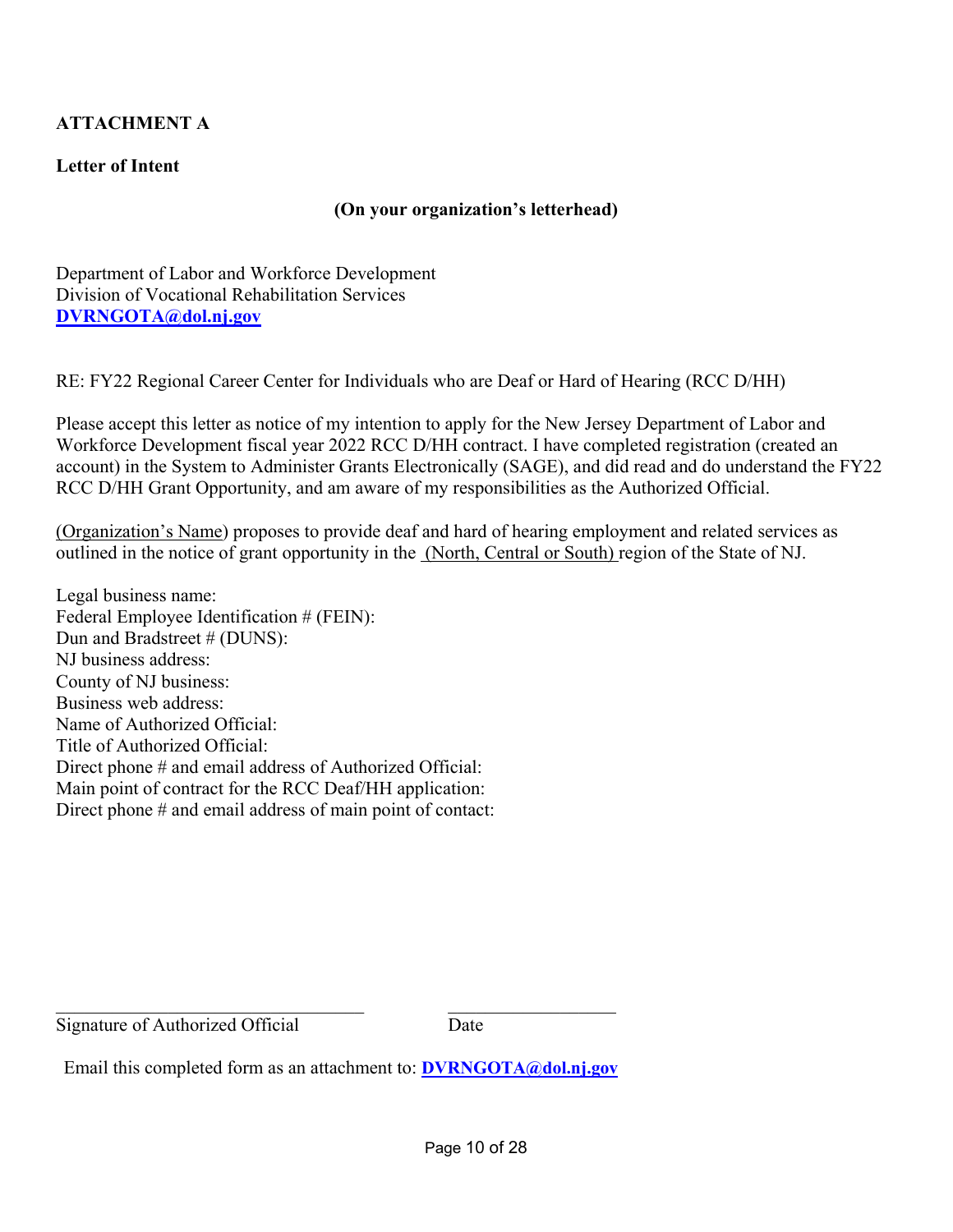## **ATTACHMENT B**

## **Standard Assurances and Certifications**

#### **ASSURANCES AND CERTIFICATIONS**

The grantor will not award a grant where the grantee has failed to accept the ASSURANCES AND CERTIFICATIONS contained in this section. In performing its responsibilities under this agreement the grantee hereby certifies and assures that it will fully comply with the following:

- 1) Assurances Non-Construction Programs (SF 424 B)
- 2) Debarment and Suspension Certification (29 CFR Part 98)
- 3) Certification Regarding Lobbying (29 CFR Part 93)
- 4) Drug Free Workplace Certification (29 CFR Part 98)
- 5) Nondiscrimination and Equal Opportunity Assurance (29 CFR Part 38)
- 6) Uniform Administrative Requirements, Cost Principles, and Audit Requirement for Federal Awards (2 CFR Part 200)

By signing the agreement the grantee is providing the above assurances and certifications as detailed below:

#### **1) ASSURANCES NON-CONSTRUCTION PROGRAMS**

**NOTE:** Certain assurances may not be applicable to your project or program. If you have questions, please contact the grantor agency.

As the duly authorized representative of the applicant, I certify that the applicant:

- A) Has the legal authority to apply for federal assistance and the institutional managerial and financial capability (including funds sufficient to pay the non-federal share of project costs) to ensure proper planning, management and completion of the project described in this application.
- B) Will give the awarding agency, the Comptroller General of the United States, and if appropriate, the state, through any authorized representative, access to and the right to examine all records, books, papers or documents related to the award; and will establish a proper accounting system in accordance with generally accepted accounting principles or agency directives.
- C) Will establish safeguards to prohibit employees from using their positions for a purpose that constitutes or presents the appearance of personal or organizational conflict of interest, or personal gain.
- D) Will initiate and complete the work within the applicable time frame after receipt of approval of the awarding agency.
- E) Will comply with the Intergovernmental Personnel Act of 1970 (42 U.S.C. 4728-4763) relating to prescribed standards for merit systems for programs funded under one of the 19 statutes or regulations specified in Appendix A of Office of Personnel Management's Standards for a Merit System of Personnel Administration (5 CFR 900, Subpart F).
- F) Will comply with all federal statutes relating to nondiscrimination. These include, but are not limited to: (a) Title VI of the Civil Rights Act of 1964, 42 U.S.C. 2000d et seq. (P.L. 88-352) which prohibits discrimination on the basis of race, color or national origin; (b) Title IX of the Education Amendments of 1972, as amended (20 U.S.C. 1681-1683, and 1685-1686), which prohibits discrimination on the basis of sex; (c) section 504 of the Rehabilitation Act of 1973, as amended (29 U.S.C. 794), which prohibits discrimination on the basis of handicaps; (d) the Age Discrimination Act of 1975, as amended (42 U.S.C. 6101- 6107), which prohibits discrimination on the basis of age; (e) the Drug Abuse Office and Treatment Act of 1972, 21 U.S.C. 1101 et seq. (P.L. 92-255) as amended, relating to nondiscrimination on the basis of drug abuse; (f) the Comprehensive Alcohol Abuse and Alcoholism Prevention, Treatment and Rehabilitation Act of 1970, 21 U.S.C. 801 et seq. (P.L. 91-616) as amended, relating to nondiscrimination on the basis of alcohol abuse or alcoholism; (g) sections 523 and 527 of the Public Health Service Act (42 U.S.C. 290 dd-2), as amended, relating to confidentiality of alcohol and drug abuse patient records; (h) Title VIII of the Civil Rights Act of 1968 (42 U.S.C. 3601 et seq.), as amended, relating to nondiscrimination in the sale, rental or financing of housing; (i) the
- G) Genetic Information Nondiscrimination Act of 2008 which prohibits discrimination on the basis of genetic information; (j) any other nondiscrimination provisions in the specific statute(s) under which application for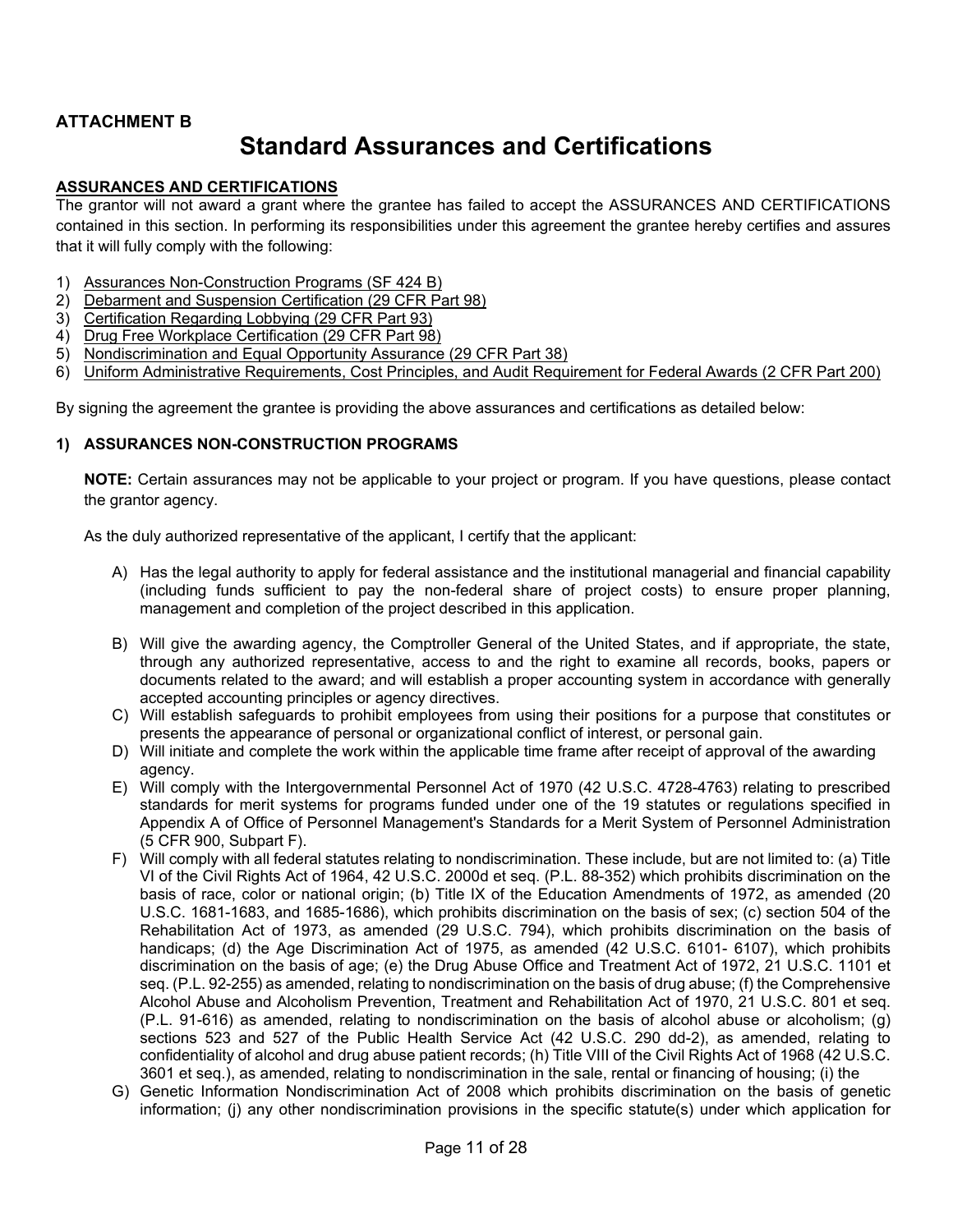federal assistance is being made; and (k) the requirements of any other nondiscrimination statute(s) which may apply to the application.

- H) Will comply, or has already complied, with the requirements of Titles II and III of the Uniform Relocation Assistance and Real Property Acquisition Policies Act of 1970, 42 U.S.C. 4601 et seq. (P.L. 91-646) which provide for fair and equitable treatment of persons displaced or whose property is acquired as a result of federal or federally assisted programs. These requirements apply to all interests in real property acquired for project purposes regardless of federal participation in purchases.
- I) Will comply with the provisions of the Hatch Act (5 U.S.C. 1501-1508 and 7324-7328) which limit the political activities of employees whose principal employment activities are funded in whole or in part with federal funds.
- J) Will comply, as applicable, with the provisions of the Davis-Bacon Act (40 U.S.C. 276a to 276a-7), the Copeland Act (40 U.S.C. 276c and 18 U.S.C. 874) and the Contract Work Hours and Safety Standards Act (40.U.S.C. 327-333), regarding labor standards for federally assisted construction sub-agreements.
- K) Will comply, if applicable, with Flood Insurance Purchase Requirements of section 102(a) of the Flood Disaster Protection Act of 1973, 42 U.S.C. 4001 et seq. (P.L. 93-234) which requires recipients in a special flood hazard area to participate in the program and to purchase flood insurance if the total cost of insurable construction and acquisition is \$10,000 or more.
- L) Will comply with environmental standards which may be prescribed pursuant to the following: (a) institution of environmental quality control measures under the National Environmental Policy Act of 1969, 42 U.S.C. 4321 et seq. (P. L. 91-190) and Executive Order (EO) 11514; (b) notification of violating facilities pursuant to EO 11738; (c) protection of wetlands pursuant to EO 11990; (d) evaluation of flood hazards in flood plains in accordance with EO 11988; (e) assurance of project consistency with the approved state management program developed under the Coastal Zone Management Act of 1972 (16 U.S.C. 1451 et. seq.); (f) conformity of federal actions to state (Clear Air) implementation plans under section 176(c) of the Clear Air Act of 1955, as amended (42 U.S.C. 7401 et seq.); (g) protection of underground sources of drinking water under the Safe Drinking Water Act of 1974 as amended, 42 U.S.C. 300f et seq. (P.L. 93-523); and (h) protection of endangered species under the Endangered Species Act of 1973, as amended, 16 U.S.C. 1531 et seq. (P.L. 93-205).
- M) Will comply with the Wild and Scenic Rivers Act of 1968 (16 U.S.C. 1271 et seq.) related to protecting components or potential components of the national wild and scenic rivers system.
- N) Will assist the awarding agency in assuring compliance with section 106 of the National Historic Preservation Act of 1966, as amended (16 U.S.C. 470), EO 11593 (identification and protection of historic properties) and the Archaeological and Historic Preservation Act of 1974 (16 U.S.C. 469a-1 et seq.).
- O) Will comply with P.L. 93-348 regarding the protection of human subjects involved in research, development and related activities supported by this award of assistance.
- P) Will comply with the Laboratory Animal Welfare Act of 1966 (P.L. 89-544), as amended, (7 U.S.C. 2131 et seq.) pertaining to the care, handling and treatment of warm blooded animals held for research, teaching or other activities supported by this award of assistance.
- Q) Will comply with the Lead-Based Paint Poisoning Prevention Act (42 U.S.C. 4801 et seq.) which prohibits the use of lead-based paint in construction or rehabilitation of residence structures.
- R) Will cause to be performed the required financial and compliance audits in accordance with the Uniform Administrative Requirements, Cost Principles, and Audit Requirements for Federal Awards (78 FR 78589).
- S) Will comply with all applicable requirements of all other federal laws, executive orders, regulations and policies governing this program.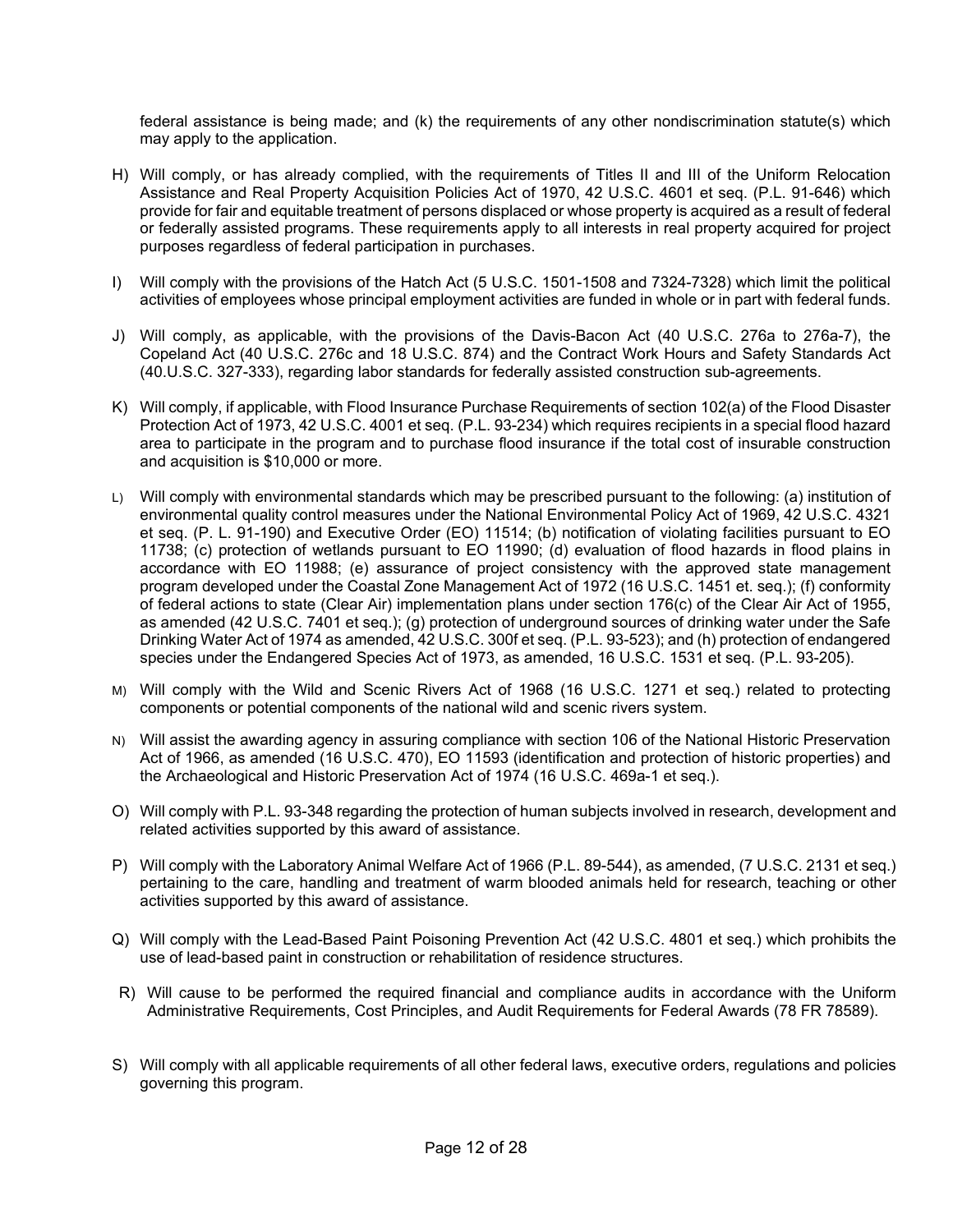T) Will comply with the Federal Funding Accountability and Transparency Act requiring recipients and subrecipients of federal financial assistance to obtain a Data Universal Numbering System (DUNS) number and will report the DUNS number to the grantor as a condition of receiving a federal grant or award. Furthermore, the grantee must be registered in the federal System for Award Management (SAM) and continue to maintain an active SAM registration with current information at all times during which the term of this grant or award is in effect. Furthermore, no contract, award, subgrant will be made by the grantee to another party if said party is listed in the Excluded Parties List System in the federal SAM.

#### **2) CERTIFICATION REGARDING DEBARMENT, SUSPENSION AND OTHER RESPONSIBILITY MATTERS**

As required by EO 12549, Debarment and Suspension, and implemented at 34 CFR Part 85, for prospective participants in primary covered transactions, as defined at 34 CFR Part 85, sections 85.105 and 85.110.

The prospective primary participant certifies to the best of its knowledge and belief that it and its principals:

- A) Are not presently debarred, suspended, proposed for debarment, declared ineligible or voluntarily excluded from covered transactions by any federal department or agency or the state of New Jersey.
- B) Have not within a three year period preceding this proposal been convicted or had a civil judgment rendered against them for commission of fraud or a criminal offense in connection with obtaining, attempting to obtain or performing a public (federal, state or local) transaction or contract under a public transaction; violation of federal or state antitrust statutes or commission of embezzlement theft, forgery, bribery, falsification or destruction of records, making false statements or receiving stolen property.
- C) Are not presently indicted or otherwise criminally or civilly charged by a government entity (federal, state or local) with commission of any of the offenses enumerated in paragraph B of this certification; and have not within a three-year period preceding this application/proposal had one or more public transactions (federal, state or local) terminated for cause or default.
- D) Where the prospective primary participant is unable to certify to any of the statements in this certification, such prospective participant shall attach an explanation to this proposal (or plan).
- E) Are not listed in the Excluded Parties List System in the federal SAM.

#### 3) **CERTIFICATION REGARDING LOBBYING**

As required by 31 U.S.C. 1352 and implemented at 34 CFR Part 82, for the persons entering into a grant or cooperative agreement over \$100,000, as defined at 34 CFR Part 82, sections 82.105 and 82.110 that applicant certifies that:

The undersigned (i.e., grantee signatory) certifies, to the best of his or her knowledge and belief that:

- A) No federal appropriated funds have been paid or will be paid, by or on behalf of the undersigned, to any person for influencing or attempting to influence an officer or employee of Congress, or an employee of a member of Congress in connection with the awarding of any federal contract, the making of any federal grant, the making of any federal loan, the entering into of any cooperative agreement and the extension, continuation, renewal, amendment or modification of any federal contract, grant loan or cooperative agreement.
- B) If any funds other than federal appropriated funds have been paid or will be paid to any person for influencing or attempting to influence an officer or employee of any agency, a member of Congress, an officer or employee of Congress or an employee of a member of Congress in connection with this federal contract, grant, loan or cooperative agreement, the undersigned shall complete and submit Standard Form - LLL, Disclosure Form to Report Lobbying, in accordance with its instructions.
- C) The undersigned shall require that the language of this certification be included in the award documents for all subawards at all tiers (including subcontracts, subgrants and contracts under grants, loans and cooperative agreements) and that all subrecipients shall certify and disclose accordingly. This certification is a material representation of fact upon which reliance was placed when this transaction was made or entered into.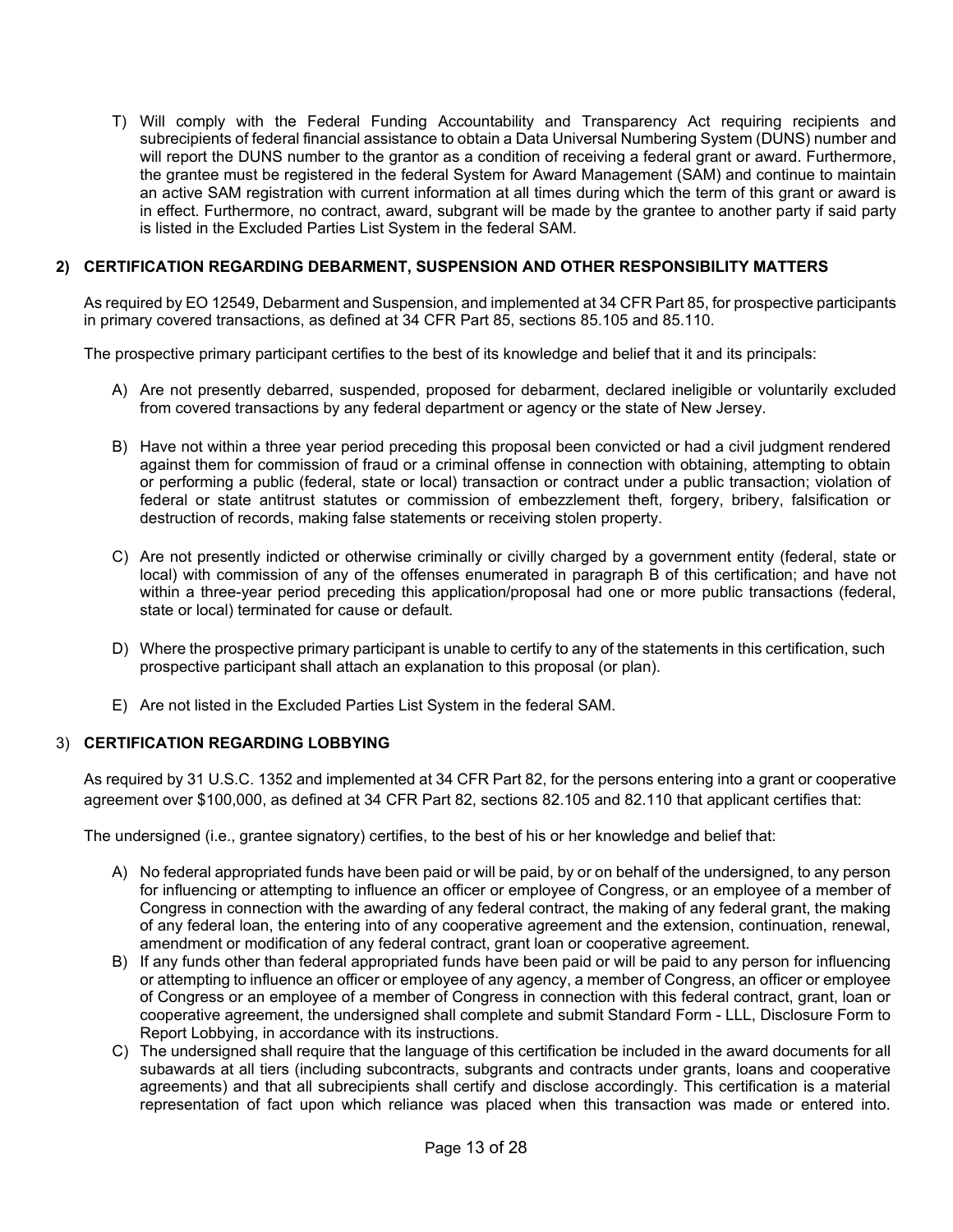Submission of this certification is a prerequisite for making or entering into this transaction imposed by 31 U.S.C 1352. Any person who fails to file the required certification shall be subject to a civil penalty of not less than \$10,000 and not more than \$100,000 for each such failure.

#### 4) **CERTIFICATION REGARDING DRUG-FREE WORKPLACE REQUIREMENTS**

As required by the Drug-Free Workplace Act of 1988, and implemented at 34 CFR Part 85, Subpart F, for grantees as defined at 34 CFR Part 85, sections 85.605 and 85.610.

The grantee certifies that it will or will continue to provide a drug-free workplace by:

- A) Publishing a statement notifying employees that the unlawful manufacture, distribution, dispensing, possession or use of a controlled substance is prohibited in the grantee's workplace and specifying the actions that will be taken against employees for violation of such prohibition.
- B) Establishing an ongoing drug-free awareness program to inform employees about:
	- 1) The dangers of drug abuse in the workplace;
	- 2) The grantee's policy of maintaining a drug-free workplace;
	- 3) Any available drug counseling, rehabilitation and employee assistance programs; and
	- 4) The penalties that may be imposed upon employees for drug abuse violations occurring in the workplace.
- C) Making it a requirement that each employee to be engaged in the performance of the grant be given a copy of the statement required by paragraph A.
- D) Notifying the employee in the statement required by paragraph A that as a condition of employment under the grant, the employee will:
	- 1) Abide by the terms of the statement; and
	- 2) Notify the employer in writing of his or her conviction for a violation of a criminal drug statute occurring in the workplace no later than five calendar days after such conviction.
- E) Notifying the agency in writing, within 10 calendar days after receiving notice under subparagraph (D)(2) from an employee or otherwise receiving actual notice of such conviction. Employers of convicted employees must provide notice, including position title, to every grant officer or other designee on whose grant activity the convicted employee was working, unless the federal agency has designated a central point for the receipt of such notices. Notice shall include the identification number(s) of each affected grant.
- F) Taking one of the following actions, within 30 calendar days of receiving notice under subparagraph (D)(2), with respect to any employee who is so convicted:
	- 1) Taking appropriate personnel action against such an employee, up to and including termination, consistent with the requirements of the Rehabilitation Act of 1973, as amended; or
	- 2) Requiring such employee to participate satisfactorily in a drug abuse assistance or rehabilitation program approved for such purposes by a federal, state or local health, law enforcement or other appropriate agency.
- G) Making a good faith effort to continue to maintain a drug-free workplace through implementation of paragraphs A, B, C, D, E and F.

#### 5) **NONDISCRIMINATION AND EQUAL OPPORTUNITY ASSURANCE**

As a condition to the award of financial assistance from LWD, the grant applicant assures that it will comply fully with the nondiscrimination and equal opportunity provisions of the following laws: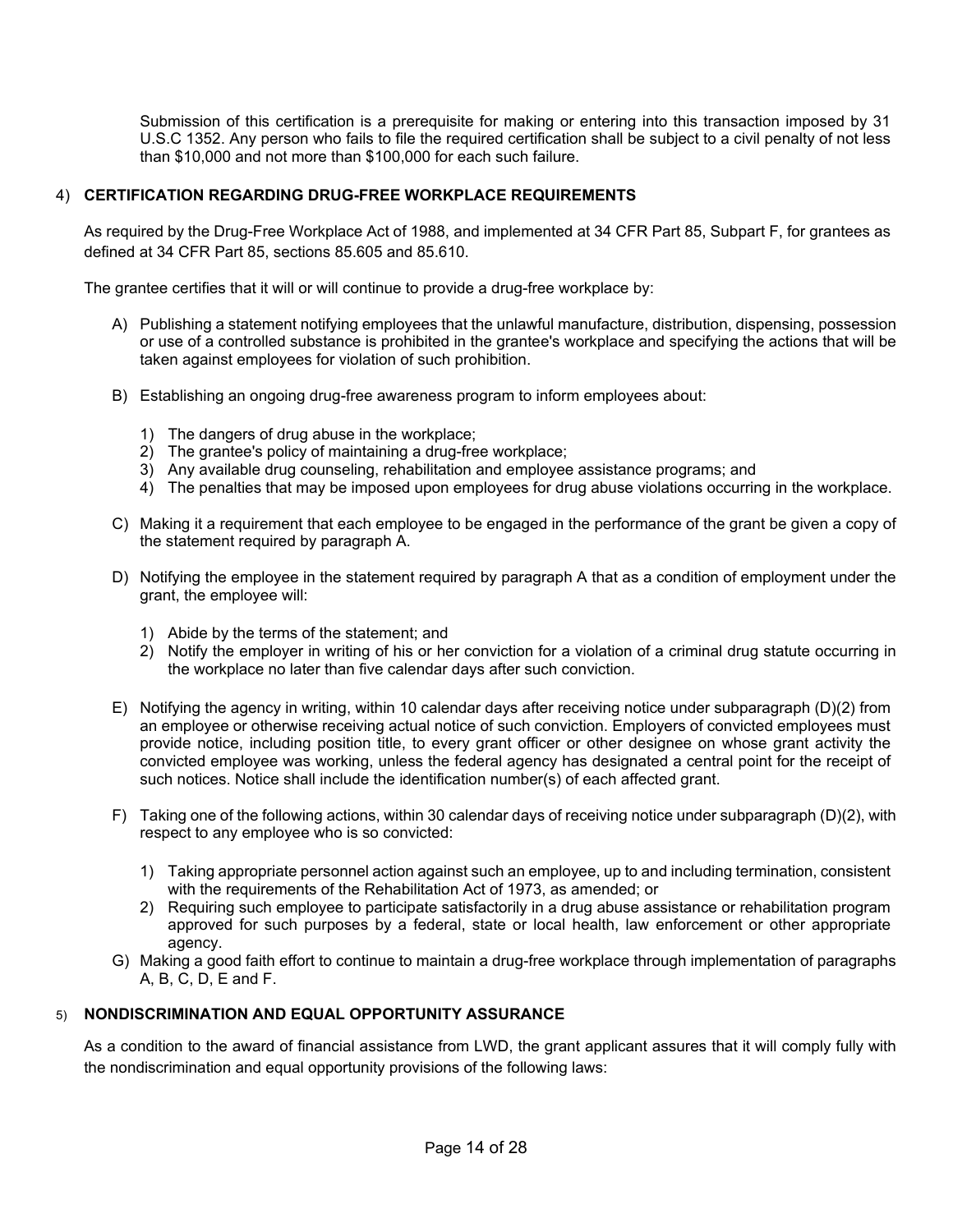- A) Title VI of the Civil Rights Act of 1964, as amended**,** which prohibits discrimination on the basis of race**,** color and national origin.
- B) Section 504 of the Rehabilitation Act of 1973, as amended, which prohibits discrimination against qualified individuals with disabilities.
- C) The Age Discrimination Act of 1975, as amended, which prohibits discrimination on the basis of age.
- D) Title IX of the Education Amendments of 1972, as amended, which prohibits discrimination on the basis of sex in educational programs.
- E) The Americans with Disabilities Act (P.L. 101-336) which prohibits discrimination based on disabilities in the areas of employment, public services, transportation, public accommodations and telecommunications. It requires all affected entities to provide *reasonable accommodation* to persons with disabilities.
- F) Section 188 of the Workforce Innovation and Opportunity Act of 2014 (WIOA), which prohibits discrimination against all individuals in the United States on the basis of race, color, religion, sex, national origin, age, disability, political affiliation or belief, and against beneficiaries on the basis of either citizenship/status as a lawfully admitted immigrant authorized to work in the United States or participation in any WIOA Title I-financially assisted program or activity.
- G) The grant applicant also assures that it will comply with 29 CFR Part 38 and all other regulations implementing the laws listed above. The grant applicant understands that the United States has the right to seek judicial enforcement of this assurance.

#### **6) UNIFORM ADMINISTRATIVE REQUIREMENTS, COST PRINCIPLES AND AUDIT REQUIREMENTS FOR FEDERAL AWARDS (2 CFR PART 200)**

As a condition to the award of Federal financial assistance, the recipient or subrecipient assures that it will fully abide by all regulations of 2 CFR Chapter I, Chapter II, Part 200

The grantee may insert in the space provided below the site(s) for the performance of work done in connection with the specific grant.

Place of Performance (Street address, city, county, state, ZIP code)

 $\frac{1}{2}$  ,  $\frac{1}{2}$  ,  $\frac{1}{2}$  ,  $\frac{1}{2}$  ,  $\frac{1}{2}$  ,  $\frac{1}{2}$  ,  $\frac{1}{2}$  ,  $\frac{1}{2}$  ,  $\frac{1}{2}$  ,  $\frac{1}{2}$  ,  $\frac{1}{2}$  ,  $\frac{1}{2}$  ,  $\frac{1}{2}$  ,  $\frac{1}{2}$  ,  $\frac{1}{2}$  ,  $\frac{1}{2}$  ,  $\frac{1}{2}$  ,  $\frac{1}{2}$  ,  $\frac{1$  $\frac{1}{2}$  ,  $\frac{1}{2}$  ,  $\frac{1}{2}$  ,  $\frac{1}{2}$  ,  $\frac{1}{2}$  ,  $\frac{1}{2}$  ,  $\frac{1}{2}$  ,  $\frac{1}{2}$  ,  $\frac{1}{2}$  ,  $\frac{1}{2}$  ,  $\frac{1}{2}$  ,  $\frac{1}{2}$  ,  $\frac{1}{2}$  ,  $\frac{1}{2}$  ,  $\frac{1}{2}$  ,  $\frac{1}{2}$  ,  $\frac{1}{2}$  ,  $\frac{1}{2}$  ,  $\frac{1$  $\mathcal{L}=\underbrace{\mathcal{L}=\mathcal{L}=\mathcal{L}=\mathcal{L}=\mathcal{L}=\mathcal{L}=\mathcal{L}=\mathcal{L}=\mathcal{L}=\mathcal{L}=\mathcal{L}=\mathcal{L}=\mathcal{L}=\mathcal{L}=\mathcal{L}=\mathcal{L}=\mathcal{L}=\mathcal{L}=\mathcal{L}=\mathcal{L}=\mathcal{L}=\mathcal{L}=\mathcal{L}=\mathcal{L}=\mathcal{L}=\mathcal{L}=\mathcal{L}=\mathcal{L}=\mathcal{L}=\mathcal{L}=\mathcal{L}=\mathcal{L}=\mathcal{L}=\mathcal{L}=\mathcal{L}=\$ 

Check ( ) if there are workplaces on file that are not identified.

As the duly authorized representative of the applicant, I hereby certify that the applicant will comply with the above certifications.

**Printed Name and Title Signature Signature** 

**Date**

## **General Provisions**

#### **DEFINITIONS**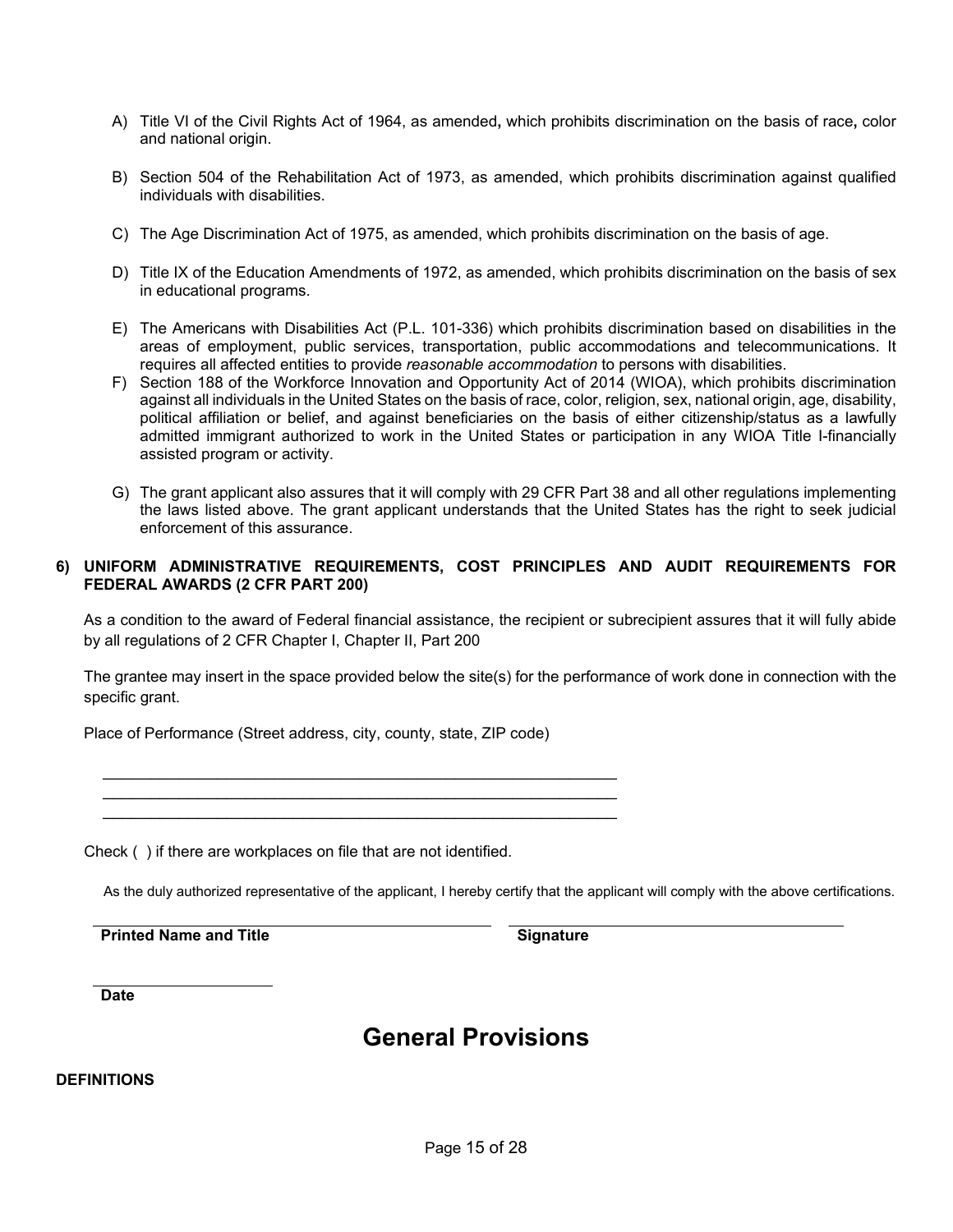For the purpose of this document, the following definitions apply:

- Grantor is defined as the New Jersey Department of Labor and Workforce Development, which is also referred to as LWD.
- Grantee is defined as any entity in direct receipt of funds by written instrument from LWD.
- Subgrantee is defined as any entity in receipt of funds from a grantee.
- Agreement refers to the contract with LWD, the General Provisions, and where applicable, the Standard Assurances and Certifications.

#### **1) COMPLIANCE WITH EXISTING LAWS**

- A) The grantee agrees to comply with all federal, state and municipal laws, rules and regulations generally applicable to the activities in which the grantee is engaged in performance of this agreement.
- B) These laws, rules and regulations include, but are not limited to the following:
	- 1) Federal Office of Management and Budget (OMB) documents: [http://www.whitehouse.gov/omb/circulars.](http://www.whitehouse.gov/omb/circulars)
	- 2) New Jersey Department of the Treasury, Office of Management and Budget documents:
		- (a) Circular Letter 15-08-OMB, Single Audit Policy for Recipients of Federal Grants, State Grants and State Aid: [http://www.state.nj.us/infobank/circular/cir1508\\_omb.pdf.](http://www.state.nj.us/infobank/circular/cir1508_omb.pdf)
		- (b) State Grant Compliance Supplement: [http://www.state.nj.us/treasury/omb/publications/grant/index.shtml.](http://www.state.nj.us/treasury/omb/publications/grant/index.shtml)
	- 3) State Affirmative Action Legal Citations: The grantee agrees to comply with and to require subgrantees to comply with N.J.A.C. 17:27, applicable provisions of N.J.S.A. 10:5 et al., P.L. 1975, c. 127 and all implementing regulations.

Customized Training - Where funding is provided in whole or in part from the Workforce Development Partnership (WDP) fund, the grantee assures and agrees that it will fully comply with the requirements of the New Jersey Employment and Workforce Development Act (P.L. 1992 c. 43) and state regulations and directives governing this program. These requirements include the following assurances:

- 1) The grantee assures that it will fully comply with all federal and state laws regarding child labor, wages, workplace and classroom safety, health standards and other laws.
- 2) The grantee agrees that if it relocates outside New Jersey or outsources employee positions within three years following the end date of the customized training contract, the grantee will promptly notify LWD and refund all money to LWD, including payments made to any subgrantee on its behalf.
- 3) The grantee agrees to retain only service providers located in the state of New Jersey to provide the customized training services funded under this agreement.

Failure to comply with the laws, rules and regulations shall be grounds for termination of this agreement.

#### **2) NONDISCRIMINATION AND EQUAL OPPORTUNITY**

The grantee agrees to comply with the nondiscrimination and equal opportunity provisions of the following laws:

- 1) Section 188 of the Workforce Innovation and Opportunity Act (WIOA), which prohibits discrimination against all individuals in the United States on the basis of race, color, religion, sex, national origin, age, disability, political affiliation or belief and against beneficiaries on the basis of either citizenship/status as a lawfully admitted immigrant authorized to work in the United States or participation in any WIOA financially-assisted program or activity.
- 2) Title VI of the Civil Rights Act of 1964, as amended, which prohibits discrimination on the basis of race, color and national origin.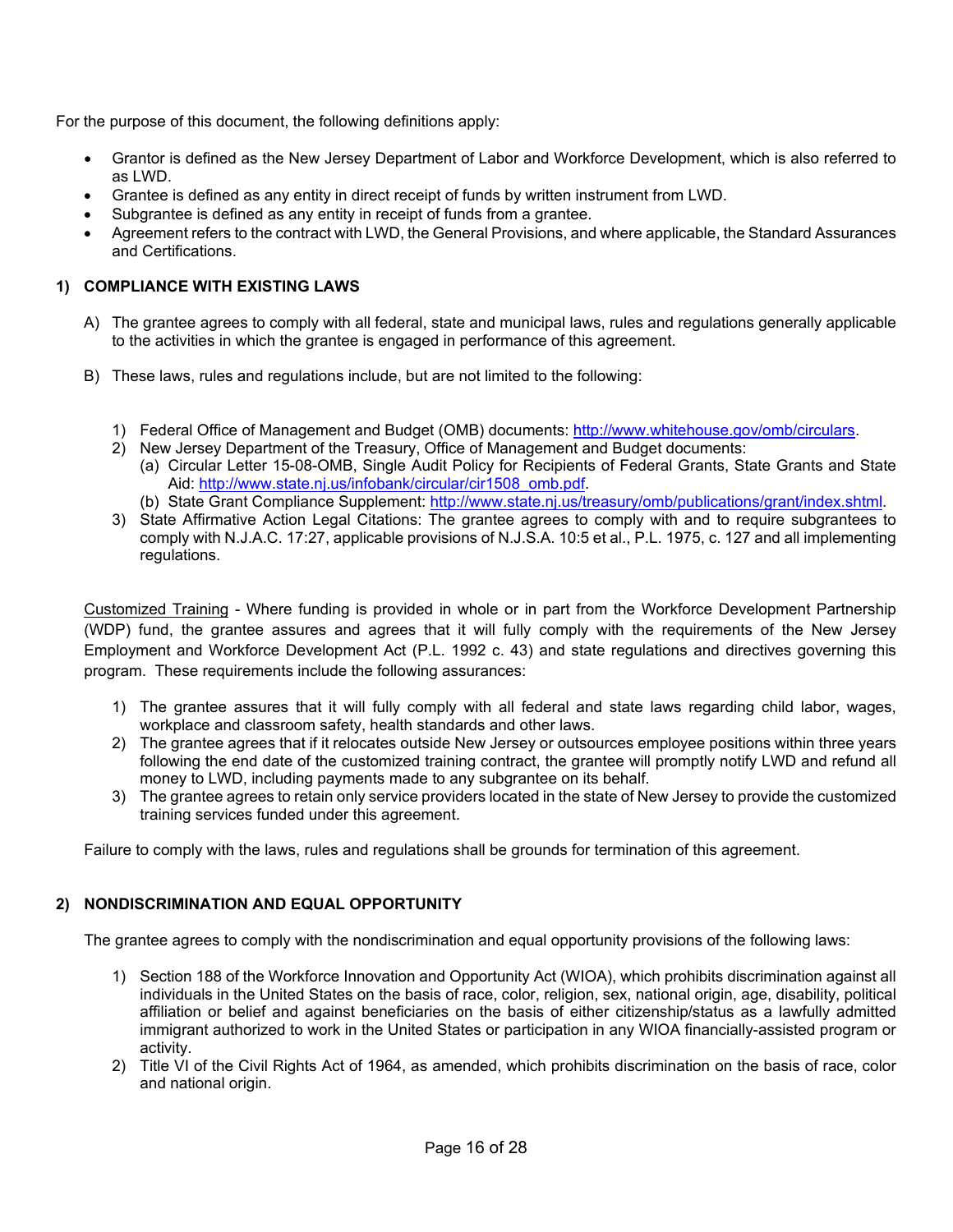- 3) Section 504 of the Rehabilitation Act of 1973, as amended, which prohibits discrimination against qualified individuals with disabilities.
- 4) The Age Discrimination Act of 1975, as amended, which prohibits discrimination on the basis of age.
- 5) Title IX of the Education Amendments of 1972, as amended which prohibits discrimination on the basis of sex in educational programs.
- 6) The Americans with Disabilities Act (P.L. 101-336) which prohibits discrimination based on disabilities in the areas of employment, public services, transportation, public accommodations and telecommunications. It requires all affected entities to provide reasonable accommodation to persons with disabilities.
- 7) The Genetic Information Nondiscrimination Act of 2008 which prohibits discrimination on the basis of genetic information.
- 8) Any other nondiscrimination provisions in the specific statute(s) under which application for federal assistance is being made and the requirements of any other nondiscrimination statute(s) which may apply to the application.

The grantee also assures that it will comply with 29 CFR Part 38 and all other regulations implementing the laws listed above.

#### **3) SPECIAL GRANT CONDITIONS FOR HIGH RISK GRANTEES**

- A) A grantee may be considered high risk if LWD determines that a grantee:
	- 1) Has a history of unsatisfactory performance;
	- 2) Is not financially stable;
	- 3) Has a financial management system which does not meet the standards set forth in section 4;
	- 4) Has not conformed to terms and conditions of previous awards; and
	- 5) Is otherwise not responsible.
- B) When LWD determines that an award will be made; special conditions and/or restrictions shall correspond to the high risk condition and shall be included in the award. Special conditions and/or restrictions may include:
	- 1) Payment on a reimbursement basis;
	- 2) Withholding authority to proceed to the next phase until receipt or evidence of acceptable performance within a given funding period;
	- 3) Requiring additional, more detailed financial reports;
	- 4) Additional project monitoring;
	- 5) Requiring the grantee to obtain technical or management assistance; and
	- 6) Establishing additional prior approvals.
- C) If LWD decides to impose such special conditions and/or restrictions, an LWD official will notify the grantee as soon as possible, in writing, of:
	- 1) The nature of the special conditions and/or restrictions;
	- 2) The reason(s) for imposing the special conditions and/or restrictions;
	- 3) The corrective actions that must be taken before the special conditions and/or restrictions will be removed by LWD and the time allowed for completing the corrective actions; and
	- 4) The method of requesting reconsideration of the special conditions and/or restrictions imposed.

#### **4) FINANCIAL MANAGEMENT SYSTEM**

- A) The grantee shall be responsible for maintaining an adequate financial management system and will immediately notify LWD when the grantee cannot comply with the requirements established in this section of the grant.
- B) The grantee's financial management system shall provide for:
	- 1) Financial Reporting:

Accurate, current and complete disclosure of the financial results of each grant in conformity with generally accepted principles of accounting and reporting in a format that is in accordance with the financial reporting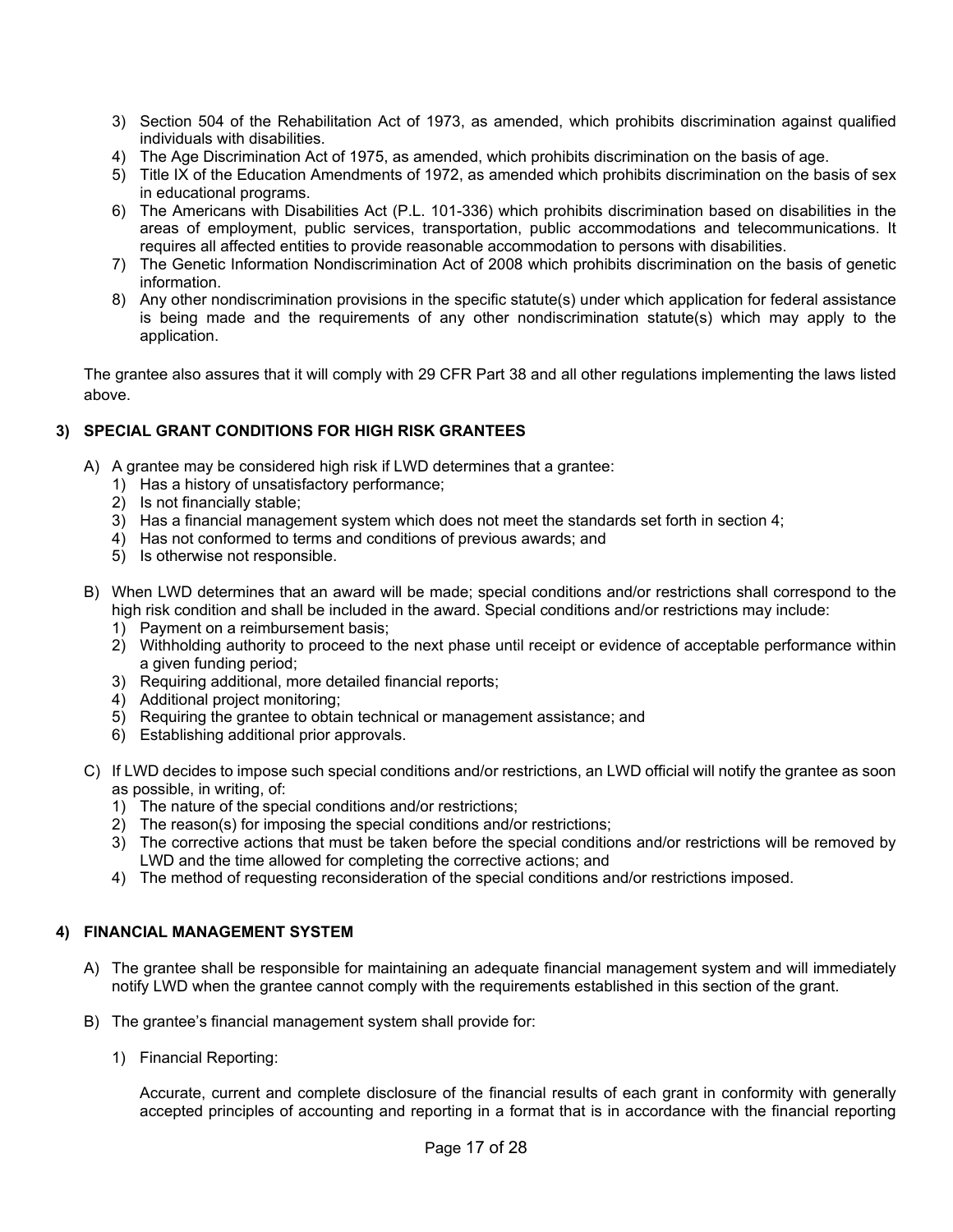requirements of the grant;

2) Accounting Records:

Records that adequately identify the source and application of funds for LWD-supported activities. These records must contain information pertaining to grant awards and authorizations, obligations, unobligated balances, assets, liabilities, outlays or expenditures and income;

3) Internal Control:

Effective internal and accounting controls over all funds, property and other assets. The grantee shall adequately safeguard all such assets and assure that they are used solely for authorized purposes;

4) Budget Control:

Comparison of actual expenditures or outlays with budgeted amounts for each grant. Also, the relationship of the financial information with performance or productivity data, including the development of unit cost information required by LWD;

5) Allowable Costs:

Procedures for determining reasonableness, allowability and allocability of costs generally consistent with the provisions of federal and state requirements;

6) Source Documentation:

Accounting records that are supported by source documentation; and

7) Cash Management:

Procedures to minimize the time elapsing between the advance of funds from LWD and the disbursement by the grantee, whenever funds are advanced by LWD.

- C) LWD may require the submission of a Statement of Adequacy of the Accounting System, as provided in Chapter II-2 of the **One-Stop Comprehensive Financial Management Technical Assistance Guide**, available at [http://www.doleta.gov/grants/pdf/FinalTAG\\_August\\_02.pdf.](http://www.doleta.gov/grants/pdf/FinalTAG_August_02.pdf)
- D) LWD may review the adequacy of the financial management system of any applicant as part of a pre-award review or at any time subsequent to the award. If LWD determines that the grantee's accounting system does not meet the standards described in paragraph B above, additional information to monitor the grant may be required by LWD upon written notice to the grantee, until such time as the system meets with LWD approval.

#### **5) ALLOWABLE COSTS**

Funds expended in this project shall be those as stated in the agreement for the purposes and functions outlined, unless changed by an approved modification. The grantee shall be entitled only to reimbursement for actual expenses incurred or obligated during the agreement period or during an approved extension agreed upon by the grantee and LWD, and only in the amount specified in the agreement. All obligations shall be liquidated by the period provided in the agreement and per federal and state requirements.

Grantees who are government, educational or nonprofit organizations must comply with federal cost principles as established in the Uniform Administrative Requirements, Cost Principles, and Audit Requirements for Federal Awards.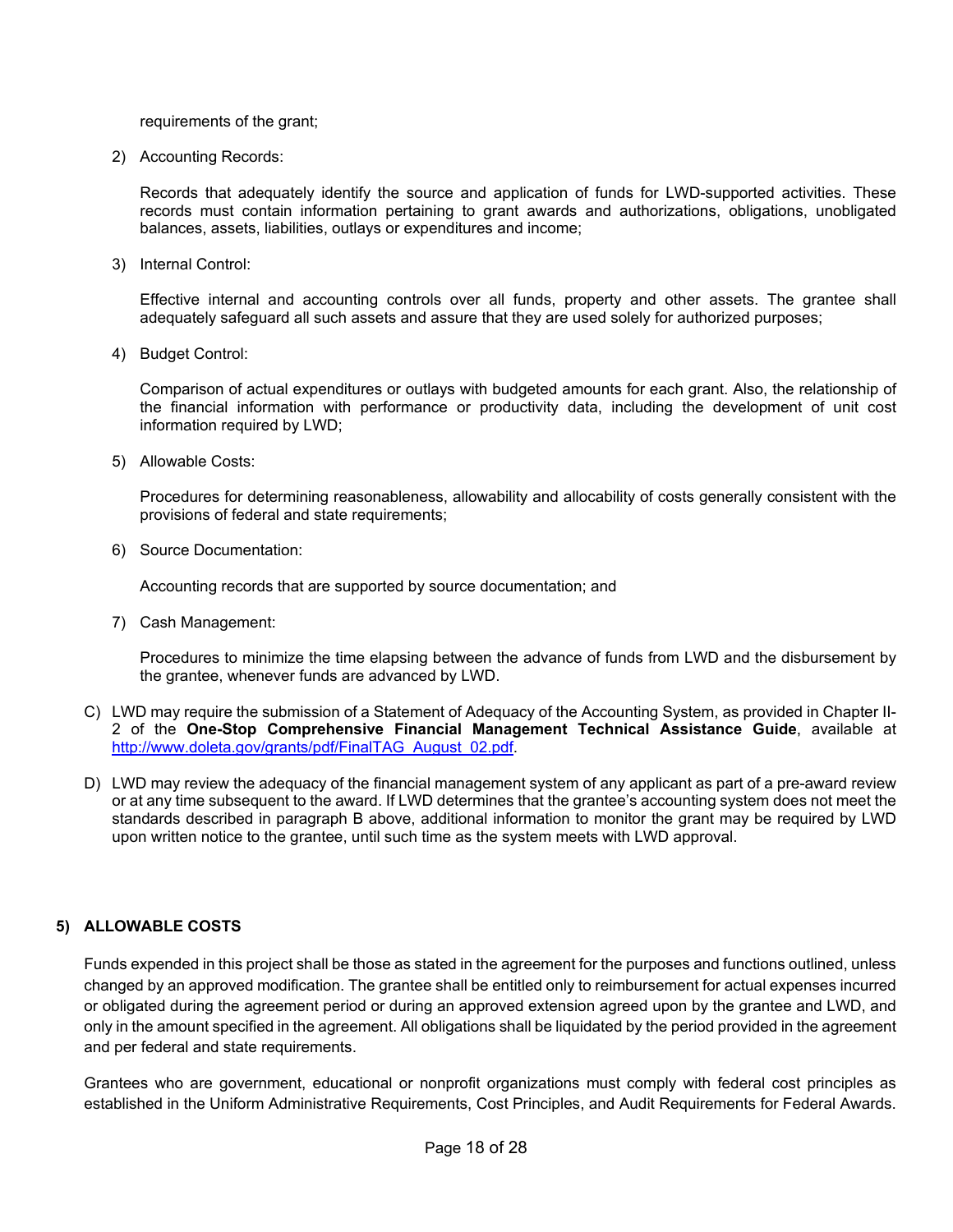These regulations establish government-wide cost principles, including a requirement that salaries and wages charged to this agreement be supported by appropriate personnel activity reports and meet the requirements of 2

CFR 200.430(i) Standards for Documentation of Personal Expenses.

The grantee is responsible for the proper withholding and payment of employment-related taxes for any individual hired or otherwise employed by the grantee who meets the definition of employee in accordance with N.J.S.A. 43:21-19(i)(6).

Should any funds under this agreement be used for the purpose of satisfying any grantee or subgrantee pooled costs (i.e., general and administrative or indirect), it is the sole responsibility of the grantee to provide documentation substantiating such cost. It is incumbent upon the grantee to provide sufficient documentation regarding such requests including documentation of its development and components and approval by the appropriate cognizant agency. LWD reserves the right to cap and deny any requests associated with pooled costs (i.e., general and administrative or indirect). Funding of the budgeted amount of the pooled costs in this agreement does not imply approval by LWD of the amount or method of calculation.

#### **6) MATCHING AND COST SHARING**

The grantee shall be required to account to the satisfaction of LWD for matching and cost sharing requirements in accordance with the agreement and federal and state requirements.

#### **7) PROGRAM INCOME**

Program income shall be defined as gross income earned by the grantee from grant-supported activities. Such earnings include, but will not be limited to, income from service fees, sale of commodities, usage or rental fees and royalties on patents and copyrights.

- A) If a grantee receives interest earned of \$250 or more in a fiscal year on advances of grant funds, see Chapter II-7- 3 of the **One-Stop Comprehensive Financial Management Technical Assistance Guide**.
- B) Unless otherwise provided or specified, the grantee shall have no obligation to LWD with respect to royalties received as a result of copyrights or patents produced under the grant.
- C) All other program income earned during the grant period shall be retained by the grantee and used in accordance with Chapter II-7 of the **One-Stop Comprehensive Financial Management Technical Assistance Guide**.

#### **8) PRICE WARRANTY**

The grantee warrants that the prices agreed upon are not less favorable than those currently extended to any other customer for the same or similar articles in similar quantities. The grantee extends the same terms and conditions as extended to its most favored customers and final price includes all common reductions for discounts, rebates or other incentives. All goods procured under this agreement shall be name brand, first quality, new parts, unless otherwise specified.

#### **9) PAYMENT METHOD**

A) Payments to the grantee or on behalf of the grantee shall be issued only after the agreement has been executed. The grantee will provide sufficient documentation that action has been taken to carry out the terms and conditions of the agreement. Upon receipt of the requisite financial and narrative reports and other forms required by LWD and upon appropriate certification by the director of finance and accounting of LWD, LWD will pay the grantee per the agreement's payment schedule.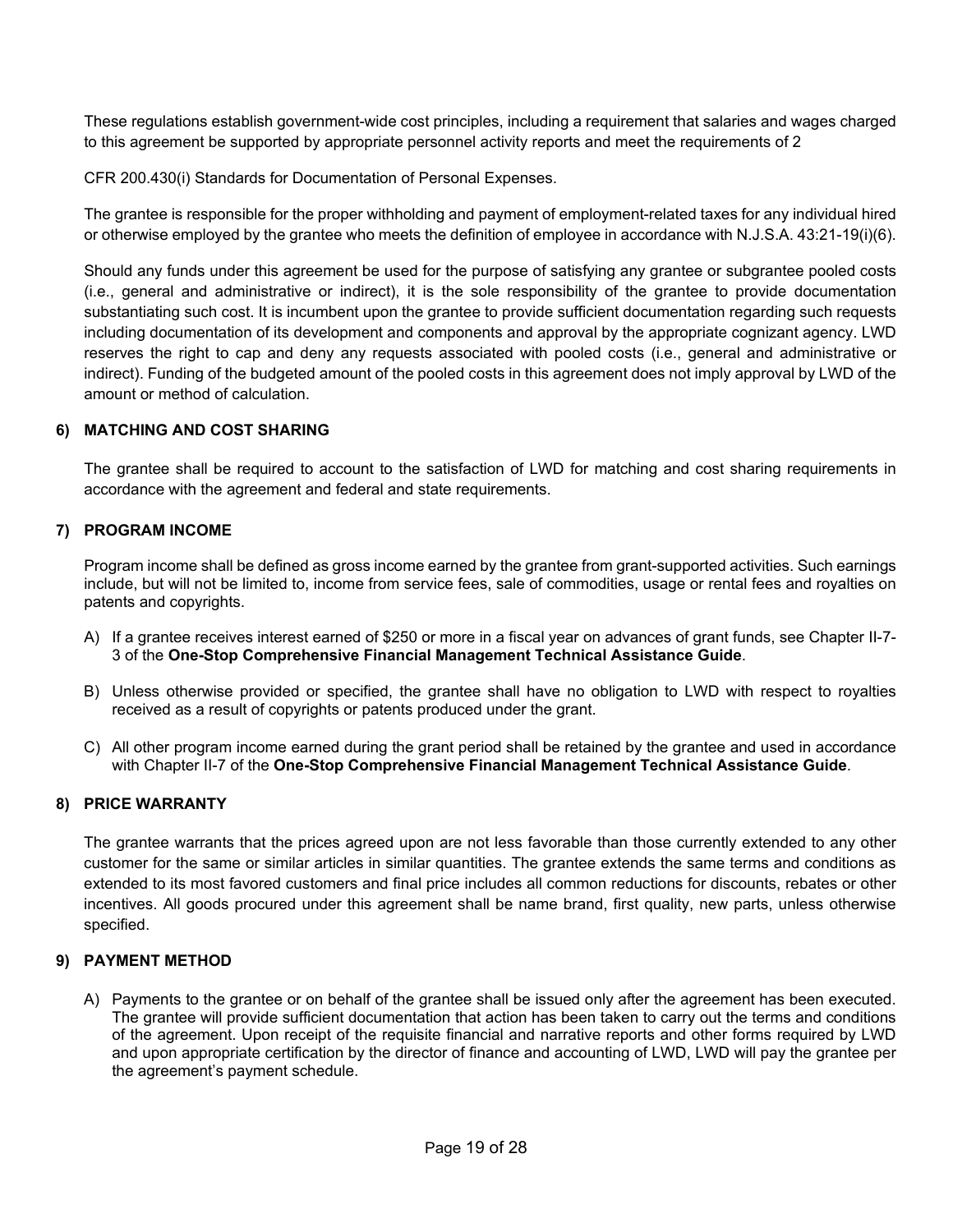B) A Payment Voucher (Form PV 6/93) form will be submitted in a form satisfactory to LWD, with supporting documentation that the contracted services are operational and will continue to be for the period specified in the agreement. At its discretion, LWD may request additional reports.

#### **10) REPORTING REQUIREMENTS**

The grantee agrees to provide all reports specified in the agreement within the established timeframe and to the satisfaction of LWD. Financial reports are to be reported on the accrual basis of accounting.

#### **11) STATE MONITORING, EVALUATION AND AUDIT**

The following sections A to E pertain to all governmental, non-profit organizations and for-profit organizations:

- A) The grantee agrees to cooperate with any monitoring, evaluation and/or audit conducted by LWD or their designees and authorized agents.
- B) The grantee will maintain its records and accounts in such a way as to facilitate the preparation of financial statements in accordance with generally accepted accounting principles and the audits thereof and ensure that subgrantees also maintain records which are auditable. The grantee is responsible for any disallowed costs resulting from any audit exceptions incurred by its own organization or that of its subgrantees.
- C) LWD reserves the right to build upon the audit received. Interim audits may be conducted at the discretion of LWD.
- D) The grantee agrees to provide full access to their books and records and to submit to any audit or review of financial and compliance requirements of LWD.
- E) The grantee agrees to include in the engagement letter or agreement with any independent audit firm language that LWD is granted access to any and all workpapers that support or address any and all findings that are in regards to LWD funds.

The following sections F to M pertain to all governmental and non-profit organizations:

- F) All grantees that expend \$750,000 or more in federal financial assistance or state financial assistance within their fiscal year must have annual single audits or program-specific audits performed in accordance with Subpart F – Audit Requirements of the Uniform Administrative Requirements, Cost Principles, and Audit Requirements for Federal Awards and state policy.
- G) All grantees that expend less than \$750,000 in federal or state financial assistance within their fiscal year, but expend \$100,000 or more in state and/or federal financial assistance within their fiscal year, must have either a financial statement audit performed in accordance with Government Auditing Standards (Yellow Book) or a program-specific audit performed in accordance with Subpart F – Audit Requirements of the Uniform Administrative Requirements, Cost Principles, and Audit Requirements for Federal Awards and state policy.
- H) Program-specific audits in accordance with Subpart F Audit Requirements of the Uniform Administrative Requirements, Cost Principles, and Audit Requirements for Federal Awards can be elected when a grantee expends federal or state awards under only one federal or state program and the federal or state program's statutes, regulations, or terms and conditions of the grant award do not require a financial statement audit of the recipient.
- I) All grantees that expend less than \$100,000 in federal or state financial assistance within their fiscal year, but expend \$50,000 or more in federal or state financial assistance within their fiscal year must have a special report applying agreed upon procedures including, but not limited to, reviewing and testing the cost and expenses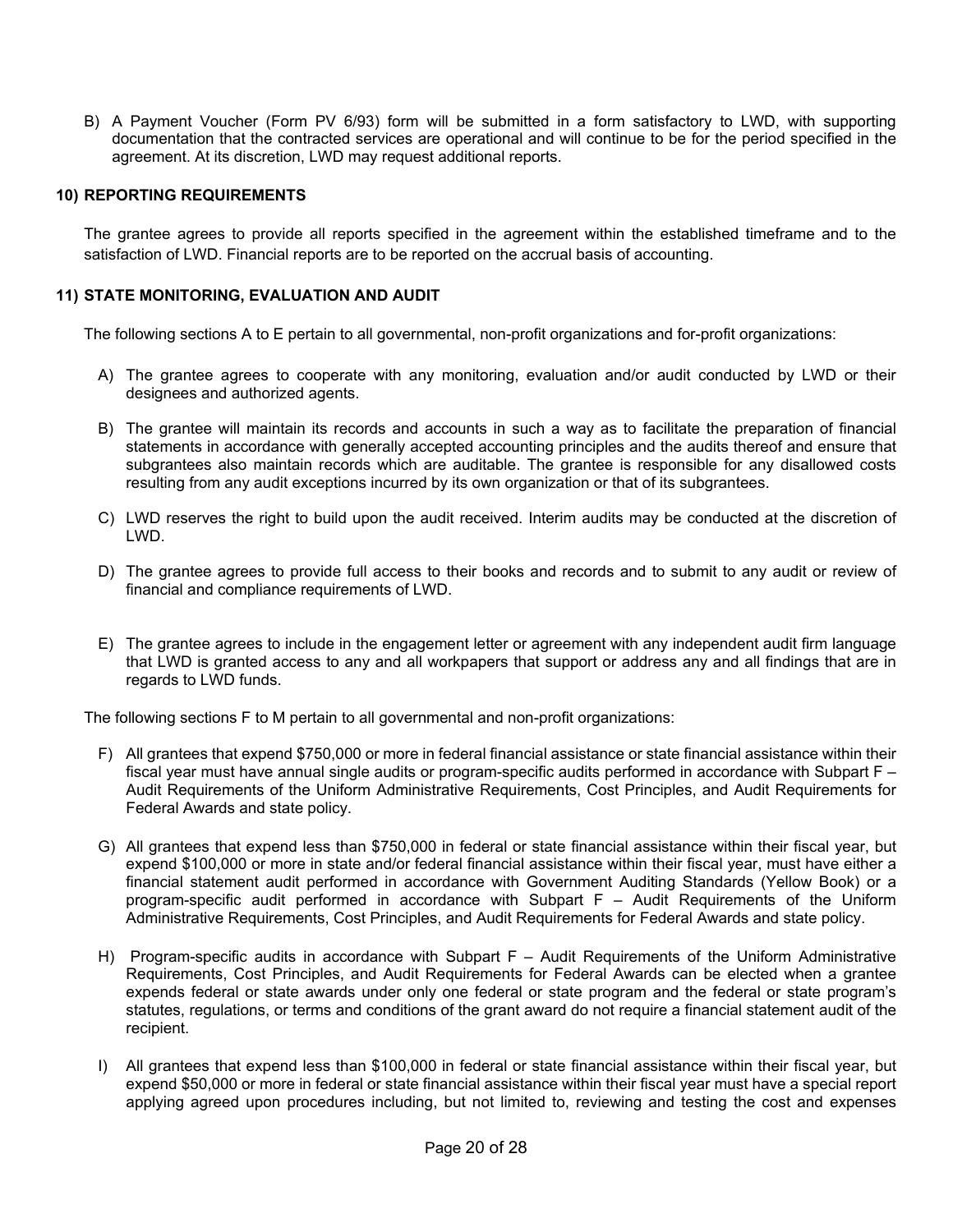incurred for which reimbursement was requested to determine their propriety under the contract and review of the training records which substantiate training was completed in accordance with the contracts. The procedures to be followed will be provided by the department's Office of Internal Audit.

- J) Although Subpart F Audit Requirements allows specific provisions for biennial audits; state policy continues to require all audits to be performed on an annual basis.
- K) In addition to federal-required reports and opinions, grantee single audits must contain similar reports and opinions for state funds.
- L) Grantee single audit reports must include a supplementary schedule of the entity's state grant and state financial assistance programs. This schedule must show for each program:
	- State Grantor Organization;
	- Program Title/Name;
	- State Grant Award Number or Account Number;
	- Grant Award Period;
	- Fiscal Year Grant Expenditures;
	- Total Grant Expenditures to Date.

The following section M pertains to for-profit organizations:

- M) All grantees that expend \$50,000 or more in federal or state financial assistance within their fiscal year must have either:
	- A grant specific audit in accordance with Government Auditing standards (Yellow Book), or;
	- A financial audit report conducted under generally accepted auditing standards which includes a separate report on compliance with contractual provisions, or;
	- A special report applying agreed upon procedures including, but not limited to, reviewing and testing the cost and expenses incurred for which reimbursement was requested to determine their propriety under the contract and review of the training records which substantiate training was completed in accordance with the contracts. The procedures to be followed will be provided by the Department's Office of Internal Audit.

#### **12) RECORDS**

The grantee agrees to collect, maintain and, upon request, report equal opportunity information, including sex, age, disability, ethnicity, and race, for all individuals who apply for benefits or services financially assisted by the program. Such records must include, but are not limited to, records on applicants, registrants, eligible applicants and registrants, participants, ex-participants, employees and applicants for employment. The grantee agrees to record the race, ethnicity, sex, age and where known, disability status of every applicant, registrant, eligible applicant and registrant, participant, ex-participant, applicant for employment and employee. The grantee further agrees to comply with the requirements of 2 C.F.R 200.79 and 2 C.F.R 200.82 which governs the use of personally identifiable information (PII). Such information must be stored in a manner that ensures confidentiality and must be used only for the purposes of recordkeeping and reporting; determining eligibility, where appropriate; determining the extent to which the grantee is operating the program or activity in a nondiscriminatory manner; or other use authorized by law. Where designation of individuals by race or ethnicity is required, the guidelines of the Office of Management and Budget must be used.

Retention – The grantee agrees to maintain all records pertinent to all grants, contracts and agreements, including financial, statistical, property and participant records and supporting documentation for a period of seven years from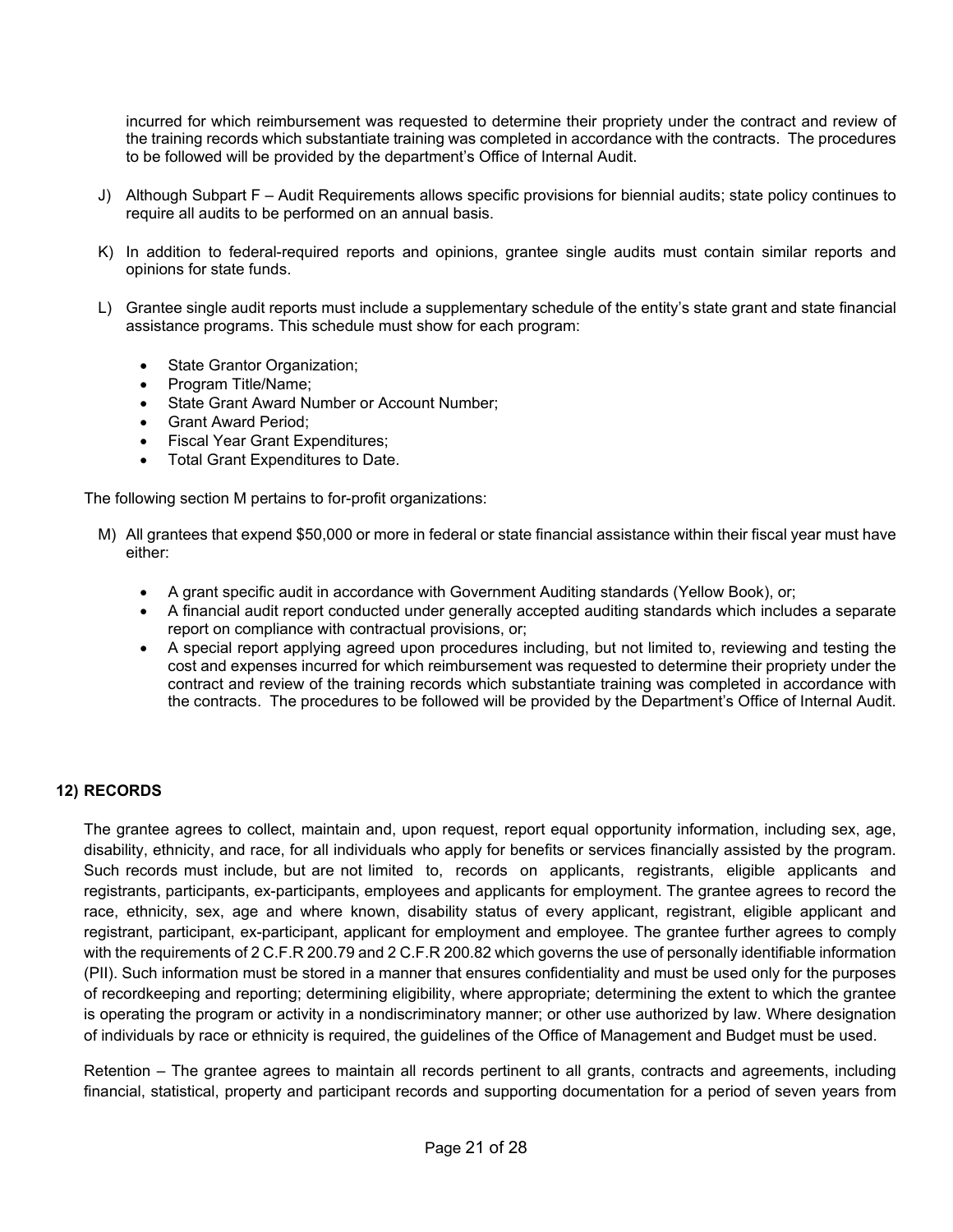the date of the final expenditure report. The aforementioned records will be retained beyond the seven years if any litigation or audit is begun or if a claim is instituted involving the grant or agreement covered by the records. In these instances, the records will be retained until the litigation, audit or claim has been finally resolved. The grantee agrees to insure that subgrantees retain records in accordance with these requirements. In the event of the termination of the relationship between grantee and subgrantees, the grantee shall be responsible for the maintenance and retention of the records of any subgrantees unable to retain them.

Access – LWD may investigate any matter it deems necessary to determine compliance with state policy and/or procedures. The investigations authorized by this provision may include examining records (including making certified copies thereof), questioning employees and entering any premises or onto any site in which any part of a program of the grantee is conducted or in which any of the records of the grantee are kept.

#### **13) PROCUREMENT STANDARDS**

Procurement of supplies, equipment and other services with funds provided by this agreement shall be accomplished in a manner generally consistent with federal and state requirements.

Adherence to the standards contained in the applicable federal and state laws and regulations does not relieve the grantee of the contractual responsibilities arising under its procurements. The grantee is the responsible authority, without recourse to LWD, regarding the settlement and satisfaction of all contractual and administrative issues arising out of procurement entered in support of a grant.

#### **14) PROPERTY**

The grantee is responsible and accountable for all equipment and property purchased with funds under this agreement, including purchases made by any subgrantee receiving payments on behalf of the grantee. A current inventory of such property and equipment, with a value of \$1,000 or more, shall be maintained by the grantee. Procedures for property records are outlined in the state of New Jersey Treasury Circular 11-19, [http://www.state.nj.us/infobank/circular/cir1119b.pdf,](http://www.state.nj.us/infobank/circular/cir1119b.pdf) and the grantee shall follow those procedures. The grantee agrees to provide the same security and safekeeping measures for property paid for under this agreement as the grantee provides for the same or similar property owned by the grantee. The grantee agrees to impose similar conditions upon any subgrantee engaged to provide services under this agreement.

All documents, patents, copyrights, data, studies, surveys, drawings, maps, models, photographs, films, duplicating plates, reports, plans and other materials prepared by the grantee in connection with the project are the property of LWD. Such material will be delivered to LWD upon request.

If the project is funded under WDP, all documents, patents, copyrights, data, studies, surveys, drawings, maps, models, photographs, films, duplicating plates, reports, plans and other materials prepared by the grantee in connection with the grant are the property of said grantee. However, LWD retains the authority to review such material for the limited purpose of determining the extent and quality of performance under the grant. Such materials shall be reviewed by LWD upon notice given to the grantee and shall promptly be made available to LWD for inspection. LWD agrees to take all reasonable steps necessary to safeguard the grantee's proprietary interest in these materials.

In addition, if the aforementioned items are developed pursuant to a grant or contract funded in whole or in part by federal funds, the federal agency which provided the funds reserves a paid-up, nonexclusive and irrevocable license to reproduce, publish or otherwise use, and to authorize others to use for federal purposes: i) the copyright in all products developed under the grant, including a subgrant or contract under the grant or subgrant, and ii) and rights of copyright to which the grantee, subgrantee or a contractor purchases ownership under an award (including but not limited to curricula, training models, technical assistance products, and any related materials). Such uses include, but are not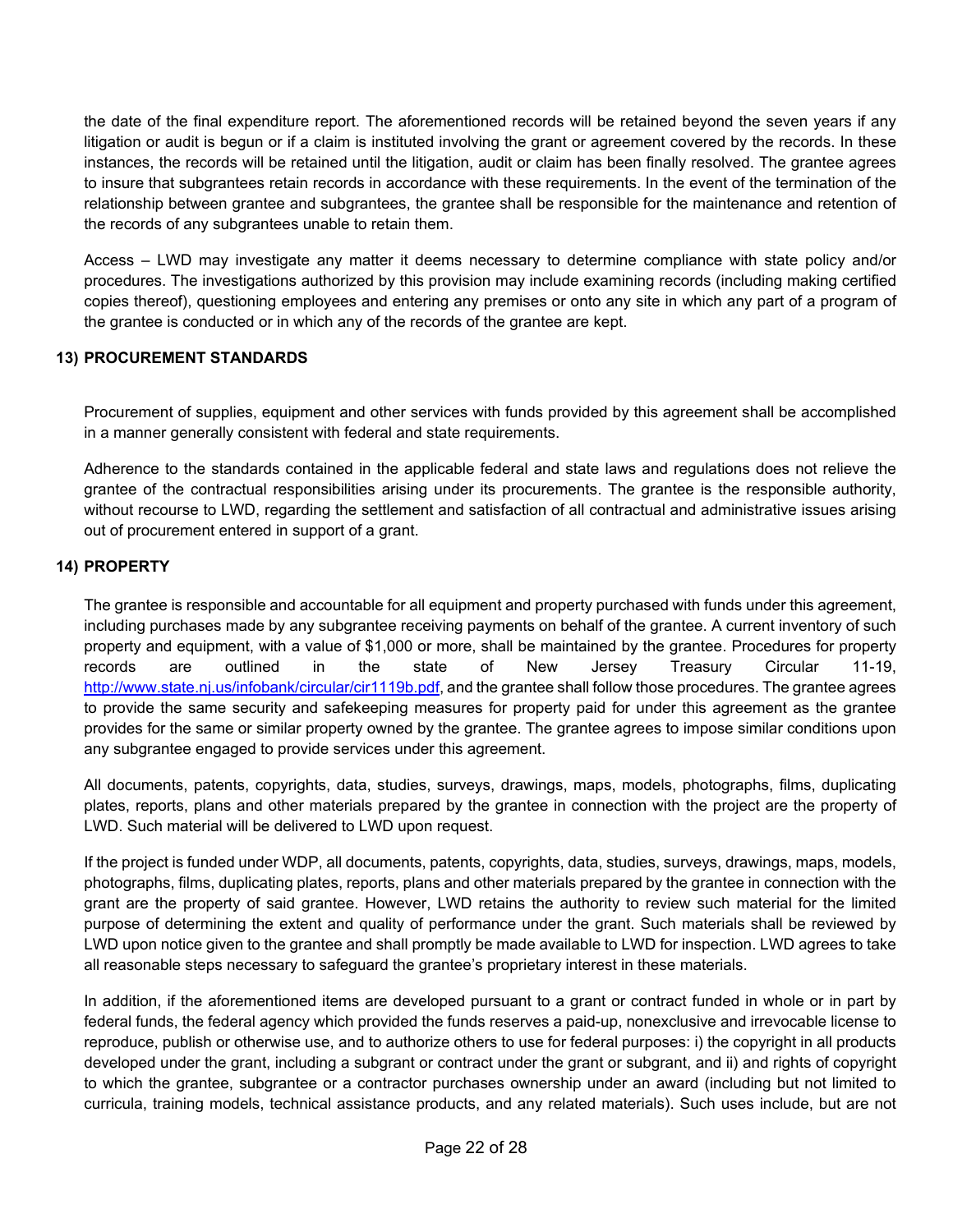limited to, the right to modify and distribute such products worldwide by any means, electronically or otherwise. If applicable, the following needs to be on all products developed in whole or in part with grant funds in accordance with the WIOA Annual Financial Agreement:

This workforce product was funded by a grant awarded by the U.S. Department of Labor's Employment and Training Administration. This product was created by the grantee and does not necessarily reflect the official position of the U.S. Department of Labor. The Department of Labor makes no guarantees, warranties, or assurances of any kind, express or implied, with respect to such information, including any information on linked sites and including, but not limited to, accuracy of the information or its completeness, timeliness, usefulness, adequacy, continued availability, or ownership. This product is copyrighted by the institution that created it. Internal use by an organization and/or personal use by an individual for non-commercial purposes are permissible. All other uses require the prior authorization of the copyright owner.

#### **15) TRAVEL AND CONFERENCES**

Conferences or seminars conducted by the grantee shall be held at the grantee's facilities or at public facilities whenever possible. The rate of reimbursement for mileage allowed for employees of the grantee or subgrantee(s) traveling by personal automobile on official business shall be the rate set by the grantee's policies that are in effect at the time of travel and may not exceed the Internal Revenue Service's standard mileage rate in effect at the time of the travel. If the grantee has an executed collective bargaining agreement, the mileage rate shall not exceed the current Internal Revenue Service's standard mileage rate. The current standard mileage rate can be found at the following website: [http://www.irs.gov/Tax-](http://www.irs.gov/Tax-Professionals/Standard-Mileage-Rates) [Professionals/Standard-Mileage-Rates.](http://www.irs.gov/Tax-Professionals/Standard-Mileage-Rates)

Reimbursements for meals, lodging and travel shall be in accordance with the grantee or subgrantee(s) written travel reimbursement policies not to exceed [Federal](file://sangate/OSCS_Share/Contracting%20Unit/Work%20Files/labcala/AppData/Local/Microsoft/Windows/Temporary%20Internet%20Files/Content.Outlook/NXMJTENO/Federal) per diem rates in effect at the time of the travel. The current per diem rates can be found at the following website: http://www.gsa.gov/portal/category/100120.

#### **16) SUBCONTRACTING**

The grantee will perform all terms and conditions of this agreement unless a provision allowing the subcontracting of work is contained in the agreement. All terms and conditions applicable to the grantee apply to any subcontractors or third parties hired by the grantee. None of the work or services covered by this agreement shall be contracted or subcontracted without the prior written approval of LWD. Any work or services contracted or subcontracted out hereunder shall be specified in detail by written contract or subcontract. The grantee agrees to impose similar conditions upon any subgrantee to ensure their compliance with all the terms and conditions of this agreement. LWD \*retains the authority to review and approve or disapprove all contracts or subcontracts executed to provide the services for which the funds are being provided. At LWD's request, the grantee will promptly forward copies of any contracts or subcontracts and fiscal, programmatic and other material pertaining to said subgrantee.

#### **17) MODIFICATIONS**

Modification to the agreement will be made in accordance with procedures prescribed by LWD effective at the time of submission of the modification.

- A) The grantee agrees to submit a written modification for approval prior to changing any budget line item contained in this agreement.
- B) LWD and grantee agree to make any changes to this agreement only through a written modification
- C) All modifications to this agreement will be appended to and become part of this agreement.

#### **18) DISPUTES**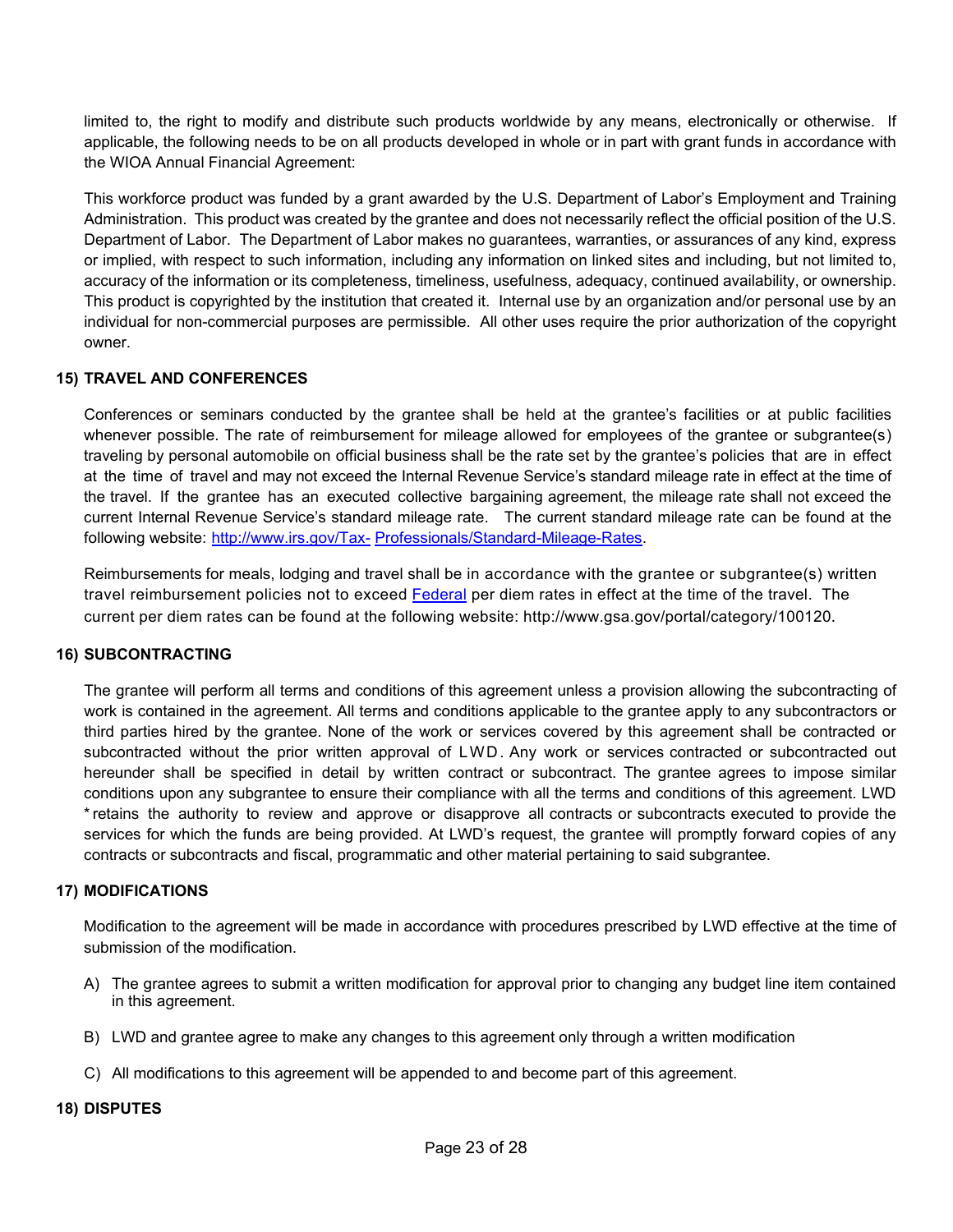The grantee agrees to attempt to resolve disputes arising from this agreement by administrative process and negotiations in lieu of litigation. The grantee assures performance of this agreement while any dispute is pending.

Any dispute which is not settled by informal means shall be decided by LWD, who shall reduce the decision to writing and mail or otherwise furnish a copy thereof to the grantee. The grantee shall be afforded an opportunity to be heard and to offer evidence in support of its position. Pending final decision of a dispute hereunder, the grantee shall proceed diligently with the performance under the agreement.

The dispute resolution mechanism described in this section is not exclusive. LWD and grantee preserve all rights in law and equity to pursue any claims that may arise.

This agreement shall be governed by and construed and enforced in accordance with the laws of the state of New Jersey.

#### **19) SEVERABILITY**

If any one or more provisions of the agreement are finally adjudicated to be unlawful or unenforceable by a court of competent jurisdiction, then this agreement shall be construed as if such unlawful provisions had not been contained herein.

#### **20) TERMINATION**

- A) Termination for Convenience LWD or grantee may request a termination for any reason. LWD or grantee shall give 90 days' advance notice, in writing, to the other parties to this agreement of the effective date of such termination. The grantee shall be entitled to receive just and equitable compensation for any services satisfactorily performed hereunder through the date of termination.
- B) Termination for Cause LWD may terminate this agreement when it has determined that the grantee has failed to provide the services specified, or has failed to comply with any of the provisions contained in this agreement or approved application, or otherwise breached the terms of this agreement. If the grantee fails to perform in whole or in part under this agreement, or fails to make sufficient progress so as to endanger performance, or otherwise breaches the terms of this agreement, LWD will notify the other parties to this agreement of such unsatisfactory performance or breach in writing. The grantee has 10 working days in which to respond with a plan agreeable to LWD for correction of the deficiencies. If the grantee does not respond within the appointed time with corrective plans satisfactory to LWD, LWD will serve a termination notice on the grantee which will become effective within 10 days after receipt. In the event of such termination, LWD shall only be liable for payment for services rendered prior to the effective date of the termination, provided such services are performed in accordance with the provisions of this agreement.
- C) Termination or Reduction of Funds
	- 1) The grantee agrees that major changes to this agreement, both in terms of program content and funding levels, may be required prior to its implementation or during the term of its operations due to new or revised legislation or regulations. The grantee agrees that any such changes deemed necessary by the commissioner of LWD shall be immediately incorporated into this agreement.
	- 2) Unearned payments under this agreement may be suspended or terminated upon refusal to accept or satisfy any additional conditions that may be imposed by LWD at any time.

#### **21) CONTRACT CLOSEOUT**

A) The following definitions shall apply for the purpose of this section: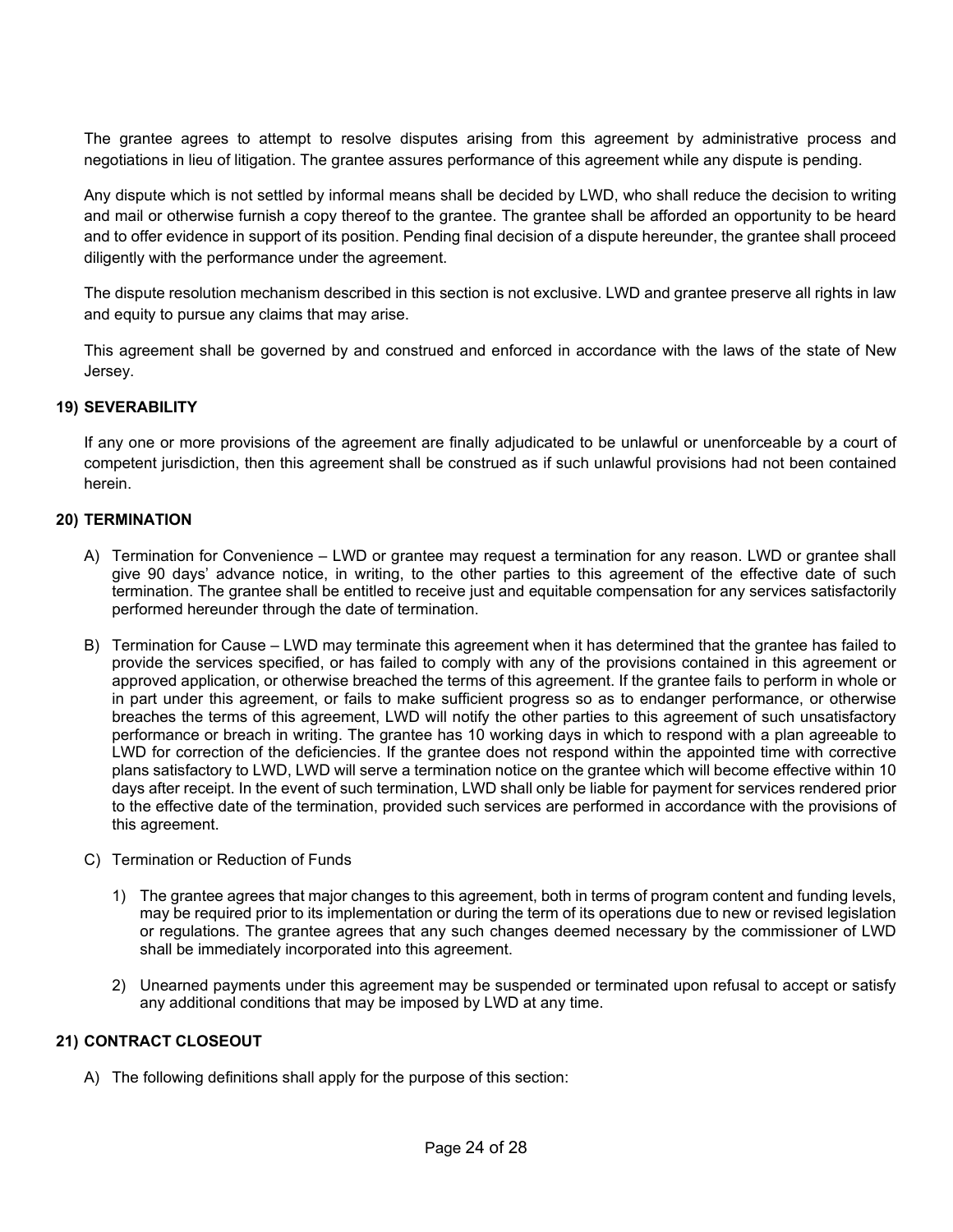- 1) Contract Closeout The closeout of an agreement is the process by which LWD determines that all applicable administrative actions and all required work of the agreement have been completed by the grantee.
- 2) Date of Completion The date by which all activities under the agreement are completed, or the expiration date in the grant award document, or any supplement or amendment thereto.
- B) The grantee shall submit a closeout package per the terms of the agreement, unless otherwise extended by LWD, after completion of the agreement period or termination of the agreement. Closeout forms will be supplied by LWD.
- C) The grantee will, together with the submission of the closeout package, refund to LWD any unexpended funds or unobligated (unencumbered) cash advances except such sums as have been otherwise authorized, in writing, by LWD to be retained.
- D) Within the limits of the agreement amount, LWD may make a settlement for any upward or downward adjustments of costs after the final reports are received.
- E) The grantee is responsible for those costs found to be disallowed, including those of any subgrantee paid from funds under this agreement, and LWD retains the right to recover any appropriated amount after fully considering the recommendations on disallowed costs resulting from the final audit, even if a final audit has not been performed prior to the closeout of the agreement.
- F) The grantee shall account for any property received from LWD or acquired with funds under this grant, including any property received or acquired by a subgrantee under this grant.

#### **22) PERFORMANCE**

The grantee assures performance will be in accordance with, and within the period of, this agreement and will immediately report any conditions that may adversely affect performance to LWD as soon as they become known. Any fraud or suspected fraud involving granted funds must be reported to LWD within 48 hours of its discovery.

#### **23) CONFLICTS OF INTEREST**

The grantee shall avoid organizational conflicts of interest or the appearance of conflicts of interest in the conduct of procurement activities. Any gratuities offered by the grantee, its agent or representative to any officer, director or employee of LWD with a view toward securing this agreement or securing favorable treatment with respect to the awarding, amending or the making of any determination will render the agreement voidable at the option of LWD, and may justify further action under applicable state and/or federal laws.

#### **24) BONDING AND INSURANCE**

The grantee shall ensure that every officer, director or employee who is authorized to act on behalf of the grantee for the purpose of receiving funds into program accounts or issuing financial documents, checks or other instruments of payment is bonded to provide protection against loss.

#### **25) AVAILABILITY OF FUNDS**

The grantee shall recognize and agree that both the initial provision of funding and the continuation of such funding under the agreement is expressly dependent upon the availability to LWD of funds appropriated by the state Legislature from state and/or federal revenue or such other funding sources as may be applicable. A failure of LWD to make any payment under this agreement or to observe and perform any condition on its part to be performed under the agreement as a result of the failure of the Legislature to appropriate shall not in any manner constitute a breach of the agreement by LWD or an event of default under the agreement and LWD shall not be held liable for any breach of the agreement because of the absence of available funding appropriations. In addition, future funding shall not be anticipated from LWD beyond the duration of the award period set forth in the agreement and in no event shall the agreement be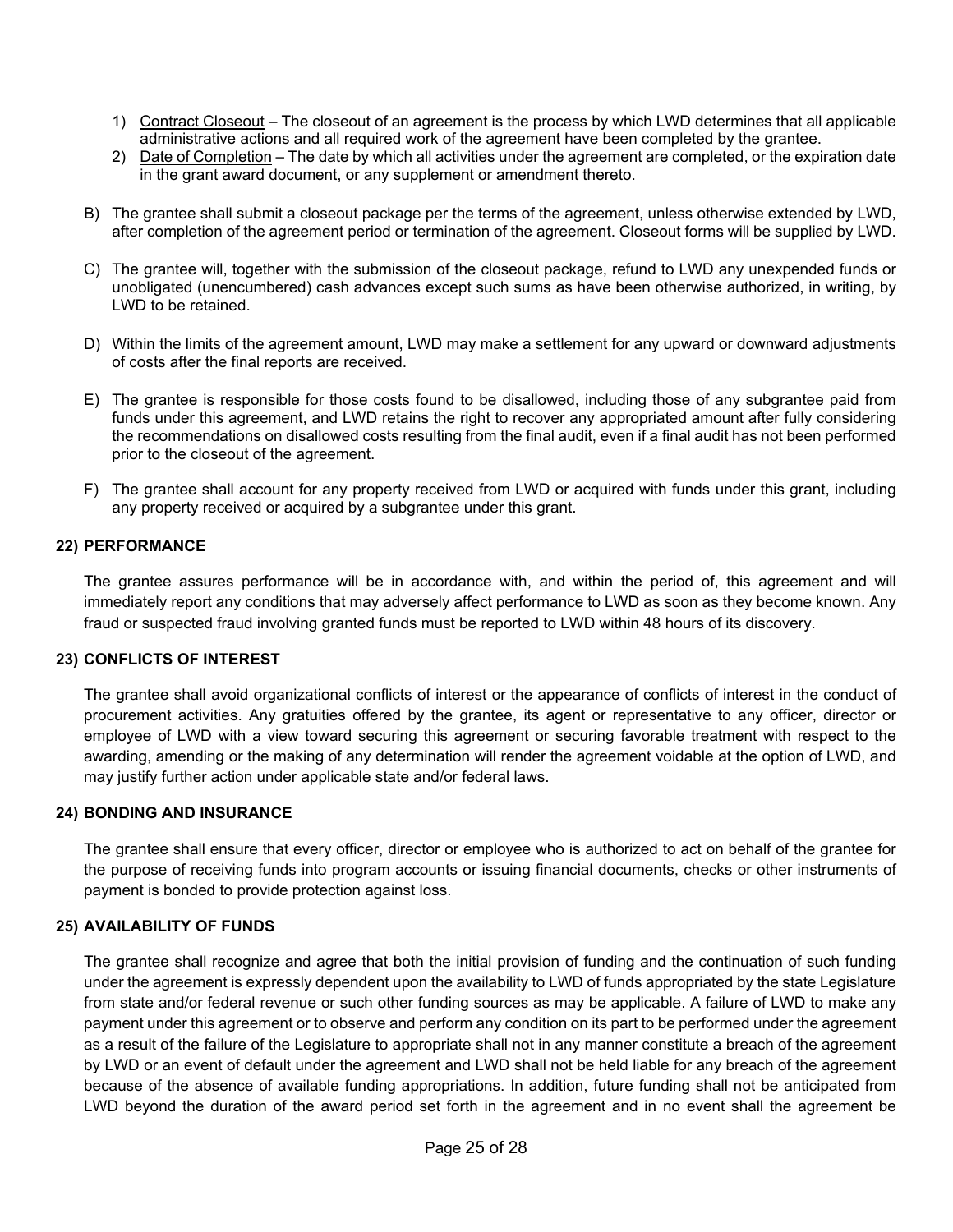construed as a commitment by LWD to expend funds beyond the termination date set in the agreement.

#### **26) LIABILITY**

This agreement is subject to all of the provisions of the New Jersey Tort Claims Act, N.J.S.A. 59:1-1 et seq., the New Jersey Contractual Liability Act, N.J.S.A. 59:13-1 et seq. and the availability of appropriations.

The state of New Jersey does not carry any public liability insurance, but the liability of the state of tort claims against its employees is covered under the terms and provisions of the New Jersey Tort Claims Act. The act also creates a special self-insurance fund and provides for payment of claims against the state of New Jersey or against its employees for tort claims arising out of the performance of their duties for which the state is obligated to indemnify.

The grantee shall be solely responsible for and shall keep, save and hold the state of New Jersey harmless from all claims, loss, liability, expense or damage resulting from all mental or physical injuries or disabilities, including death to its employees or recipients of the grantee's services or to any other persons or from any damage to any property sustained in connection with the delivery of the grantee's services that results from any acts or omissions, including negligence or malpractice of any of its officers, directors, employees, agents, servants or independent contractors or from the grantee's failure to provide for the safety and protection of its employees, whether or not due to negligence, fault or default of the grantee. The grantee's responsibility shall also include all legal fees and costs that may arise from these actions. The grantee's liability under this agreement shall continue after the termination of this agreement with respect to any liability, loss, expense or damage resulting from acts occurring prior to termination.